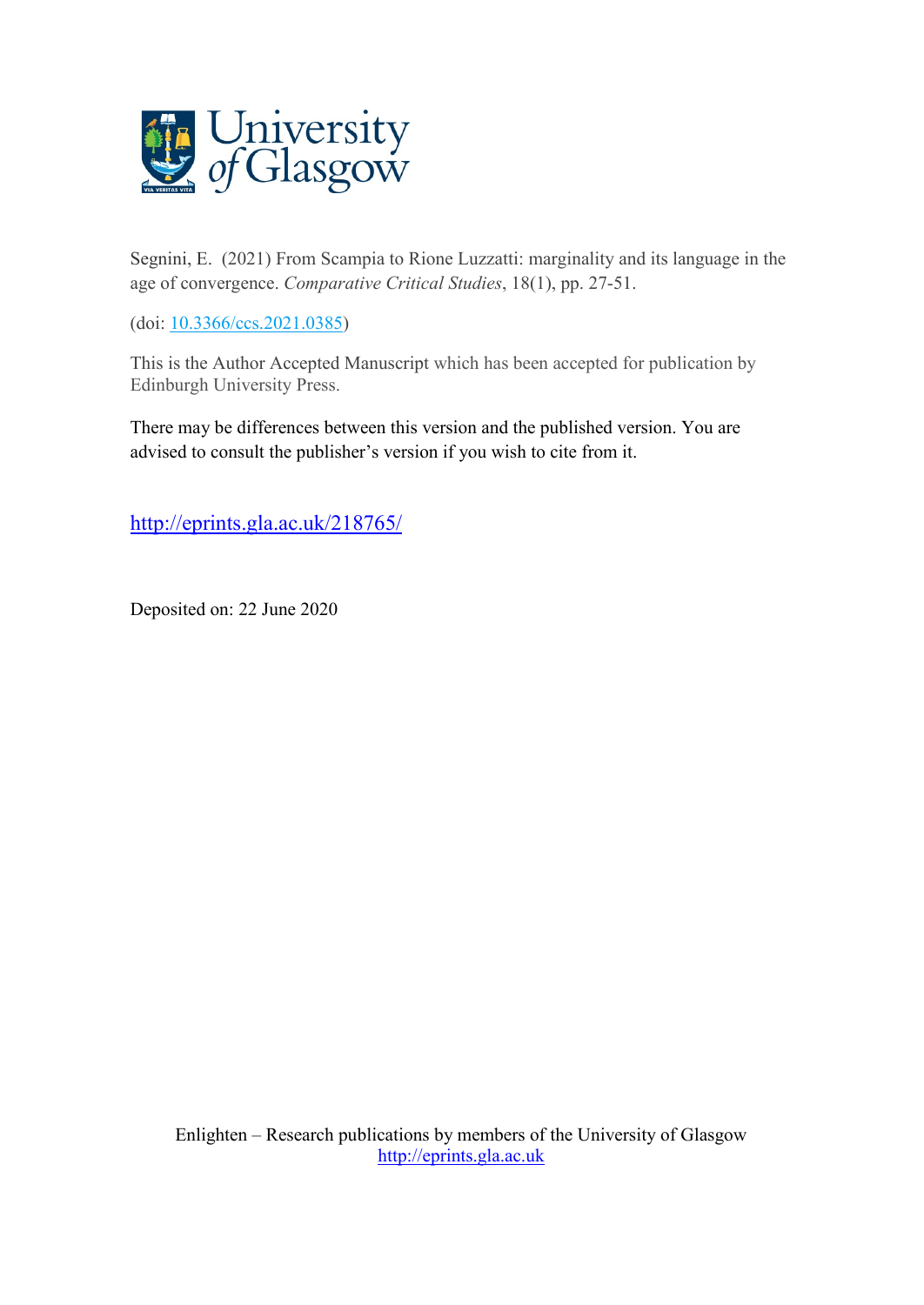# From Scampia to Rione Luzzatti: Marginality and its Language in the Age of Convergence

ELISA SEGNINI

**Abstract:** 

**Keywords:** 

Since conceptualizing a place as marginal presupposes a social, as well as spatial distance between the observer and the observed, marginality must not be taught as a fixed, stable category but as a changeable classification with socio-political connotations. As David Forgacs writes, 'there are no margins, just ways of seeing or observing people and places as marginal'.<sup>1</sup> One of the ways in which marginality, as a symbolic category, is constructed in fiction is through language. The intersection of language and space has been largely neglected in urban studies, which have given precedence to the visual over the linguistic. <sup>2</sup> Dialect, however, plays a crucial role in the construction of 'suburb aesthetics' in contemporary Italian fiction, from popular novels to contemporary TV series.

This article aims to provide a framework to examine the language of marginality in the age of convergence,<sup>3</sup> when best-selling novels have become parts of the phenomenon known as 'branding', and cultural production has become inseparable from the mechanisms that regulate global markets.<sup>4</sup> It argues that, if the contemporary global novel tends to render the language of the margins implicitly to ensure translatability, the use of non-standard language has become crucial for the construction of marginality on screen for products designed to travel internationally. By focusing on a case study grounded in the Italian context, a comparison between Roberto Saviano's *Gomorra*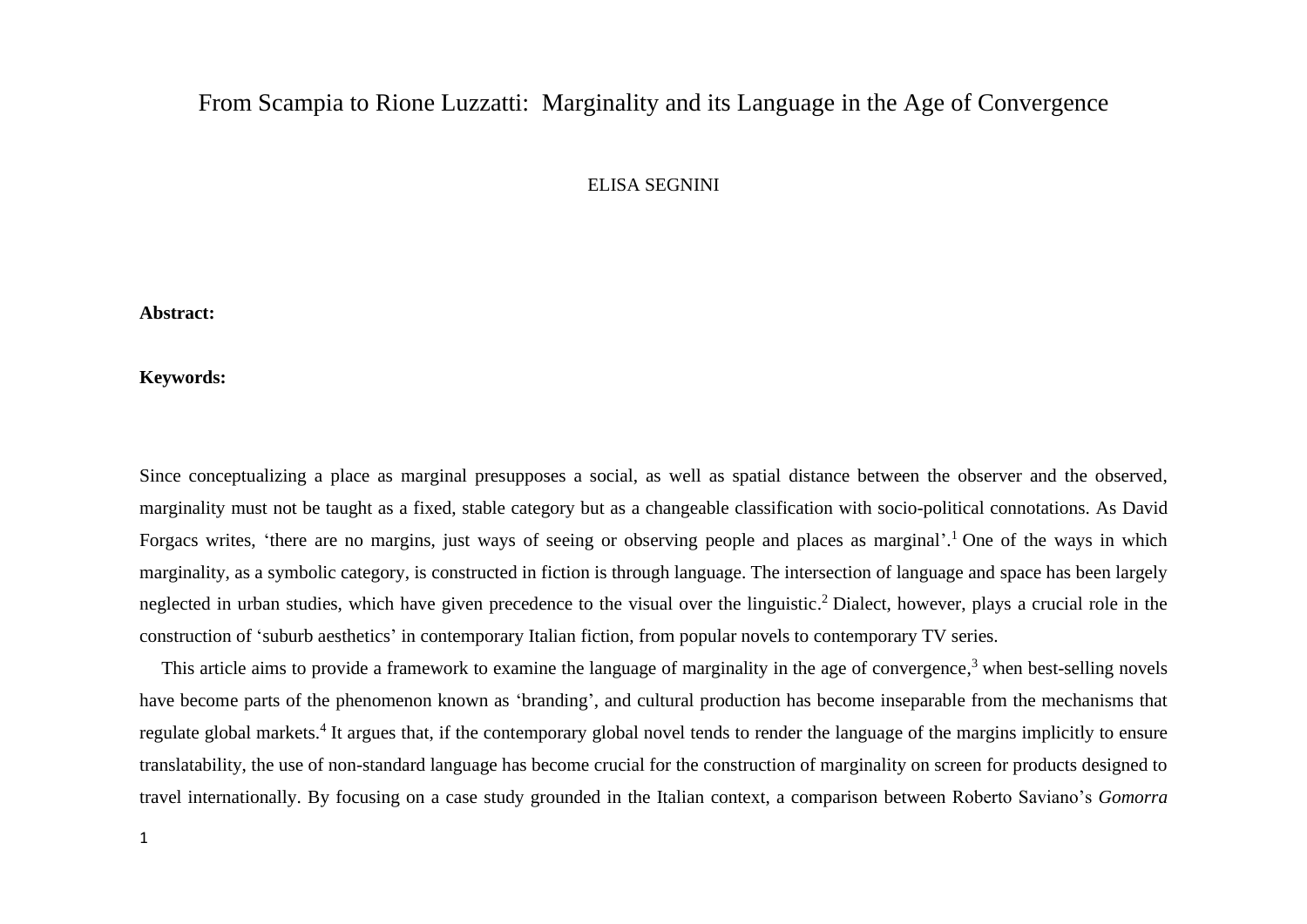(2006), with its extensions in theatre, cinema, TV and film parodies, and Elena Ferrante's *L'Amica Geniale* (2011-14), with its dramatic versions for the radio, the stage and television, it develops a model to compare the intersection of language, space and power in recent examples of transmedia storytelling. Both Saviano's and Ferrante's books focus on the Neapolitan periphery and are concerned with nonstandard language; both are written in standard Italian. In both cases, the process of transmediation involved a shift from a thematic preoccupation with non-standard language to a concrete engagement with Neapolitan. Drawing on studies of multilingualism and marginality, the article addresses the following questions: in what way did linguistic strategies influence the portrayal of the urban periphery as a marginal, subaltern space? How does transmedia transposition, understood as an act of interpretation which 'does not translate the source text in its entirety but makes additions, omissions and changes<sup>55</sup>, relate to interlingual translation? Does the relation between fiction and the socio-linguistic reality represented change in this process? To what ends is dialect deployed in transnational productions designed for global reach, and what characterizes the reception by Italian and international audiences? My focus will be on Italian and Anglo-American cultures, and I will mostly look at adaptations from a distance, focusing on external, extra-textual elements.

## LANGUAGE AND URBAN SPACE IN SAVIANO'S *GOMORRA* AND FERRANTE'S *L'AMICA GENIALE*

At first glance, Roberto Saviano's *Gomorra* and Elena Ferrante's *L'amica geniale* seems to have little to share. *Gomorra* (2006) is a hybrid text between journalism and fiction, which alternates accounts of investigations, poetic imagery, memories and reflections as it denounces the operation of the Camorra in Naples and its international ramifications<sup>6</sup>. Elena Ferrante's *L'amica Geniale* (2011 to 2014) is a *Bildungsroman*, a tetralogy that follows the lives of two friends, Elena (Lenù) and Raffaella (Lila), from their childhood in the Naples of the 1950s to the present day. While Saviano's book is grounded in facts and concerned with recent events, Ferrante's novels are clearly fictional and span over a larger portion of Italian history. Saviano portrays a male-dominated world, drawing attention to the mechanisms and power struggles that govern the 'System'. Ferrante focuses on the psychology of female figures fighting the gender expectations of the social environment they live in. If we consider the context of production, Saviano's book was published by Mondadori, an established historical publisher part of the *Fininvest* group; Ferrante's tetralogy was issued by E/O, a more recent, smaller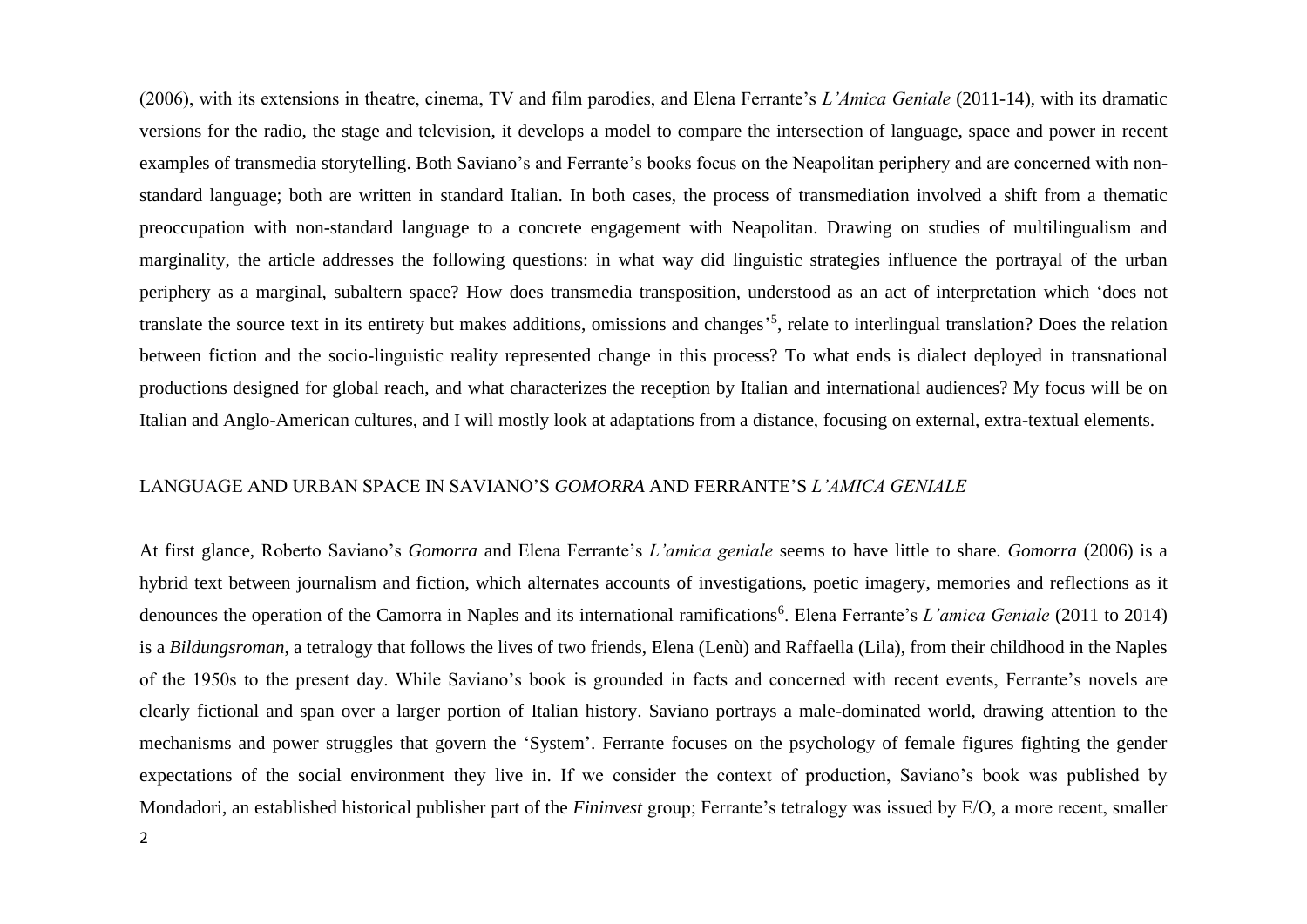independent publishing house. On the extra-textual level, Roberto Saviano has become one of Italy's leading media personalities; Elena Ferrante writes under a pseudonym to protect her identity. However, both book series can be characterized as 'glocal': they engage with universal themes – violence, poverty, abuse of power, alliances, revenge – while focusing on a regional dimension, and underline the international resonance of local phenomena.<sup>7</sup> Both focus on the outskirts of Naples, which they portray as anonymous, self-enclosed spaces characterized by criminality and corruption, separated from the 'centre' in geographical, social and linguistic terms. In Saviano's book, the periphery of Naples is on the one hand a place like any other, where the Camorra is particularly rooted because of the cheap cost of labour, and on the other an epic space, compared to Gomorrah, the city that in the Bible is punished by a rain of fire for the wickedness of its inhabitants. *<sup>8</sup>* When *Gomorra* became a best-seller, readers started conflating the allegorical dimension with factual geography, and the neighbourhoods of Secondigliano and Scampia, from backgrounds of events, became a metaphor of Evil, a 'nonspace'where violence is legitimate and everything is permitted.<sup>9</sup> In Ferrante's book, the neighbourhood, or *rione*, as it is called in the narrative, is never named. Its landmarks – a large street, a tunnel, a pond, an elementary school and a local library – could be found in any suburban area. For the Neapolitan novelist Raffaele La Capria, an authoritative voice on the city's cultural scene, the neighbourhood stands for 'qualcosa di malefico, qualcosa che ha a che fare con un destino sciagurato' (something evil, something associated with unfortunate fate)<sup>'10</sup>. As the tetralogy became increasingly famous, however, the media pushed for an identification of this space with the *rione Luzzatti*, in the area of Gianturco, in the Eastern outskirts of Naples.<sup>11</sup>

In both Saviano's text and Ferrante's books, the narrators, which tend to overlap with the authorial persona, are both insiders and outsiders to the marginal worlds they conjure. On the one hand, they stress their familiarity with the Neapolitan outskirts, the indissoluble links to the environment that shaped them; on the other they do not hesitate to condemn it. <sup>12</sup> This ambivalence finds a correspondence at the stylistic level. In both *Gomorra* and *L'amica geniale*, the Neapolitan outskirts are portrayed as linguistic ghettos. In the Italian context, where national unity was achieved only in 1861, at a time in which the majority of Italians where dialect speakers, and the adoption of Italian as a national language was crucial to the construction of the nation-state, the deviation from standard language contributes to the characterization of these territories as outsiders to the state's domain. Linguistic difference, however, does not contaminate the narrative voice. *Gomorra* is written in standard Italian, in short sentences typical of the language of the media. Saviano dwells on the language of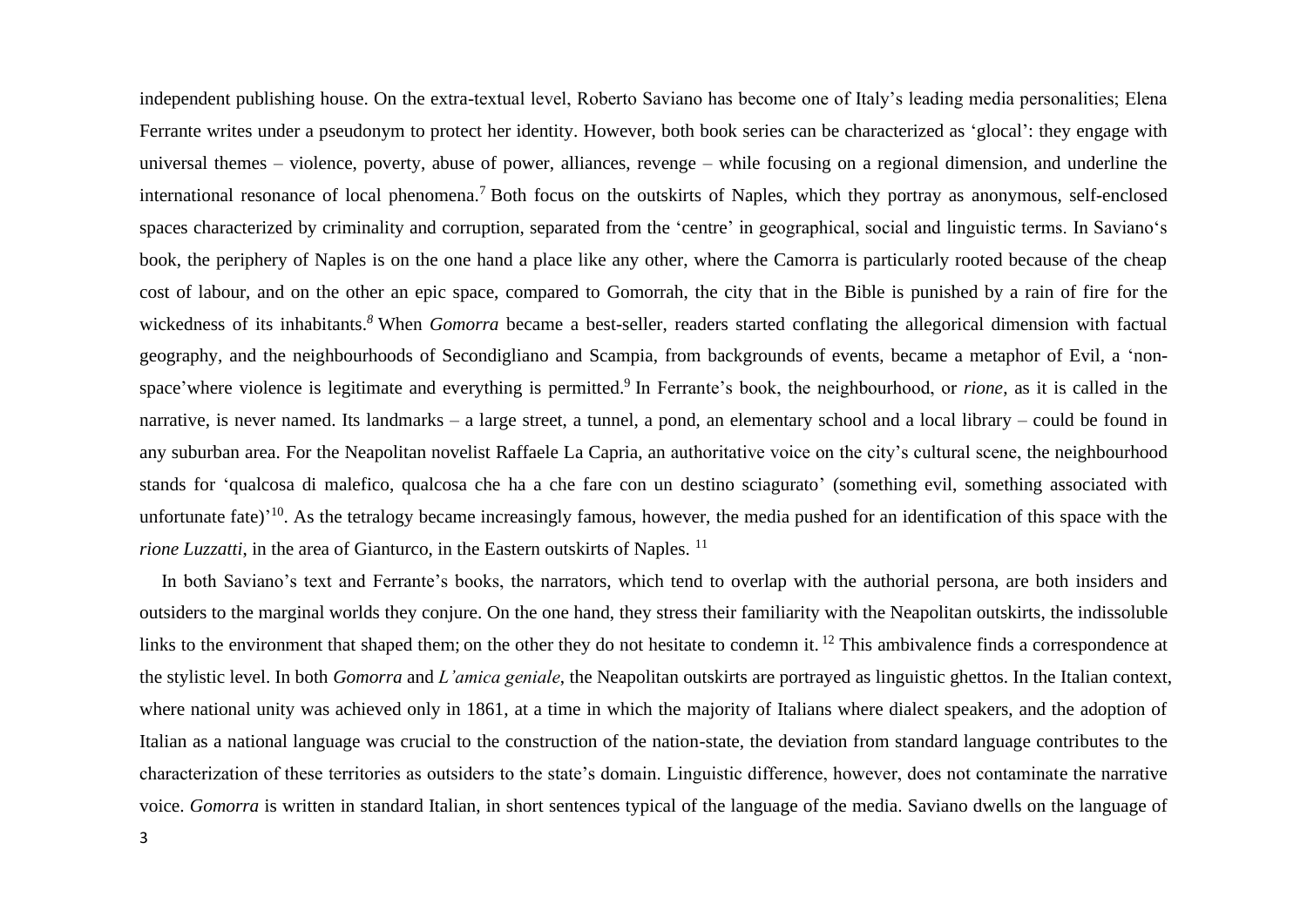the Camorra, but does so to explain it to his readers.<sup>13</sup> The contemporary jargon of the criminal organization, he demonstrates, builds on dialect, but has incorporated anglicisms, as well as economic and military terms. The text only occasionally resorts to dialect expressions, and, if so, these are mostly recognizable words such as 'munnezza', 'guappo', 'mazziatone'or nicknames like 'o'ntufato' or 'o'mangiavatt', placed into citation marks and juxtaposed to a translation in standard Italian.

Except for a few words, most of which insults (*strunz, ricchione, tàmmaro* etc), Neapolitan is minimal in Ferrante's tetralogy. The author is, however, deeply invested in dialect at a thematic level. By dwelling on diglossia and, in the last volume, reflecting on the evolution of dialect, she acknowledges that dialect and standard Italian are not fixed, stable languages, and that their boundaries are permeable. On the other hand, in the tetralogy dialect and standard Italian effectively function as markers of separate communities characterized by different geographical provenance and social status. Dialect, Ferrante underlines, is the dominant means of expression in the protagonists' marginal neighbourhood. While this is expected in the 1950, in the tetralogy the situation does not undergo radical changes from generation to generation; the neighbourhood at the centre of the action remains a fairly homogenous community 'isolated by dialect as well as by poverty<sup>, 14</sup><sup>66</sup> The linguistic condition corresponds to the characters' inability to cross social boundaries; it is the lack of opportunity forces them to be involved with local criminal organizations. Since even characters proficient in standard Italian resort to dialect to intimidate, threaten, and terrorise, Jillian Cavanaugh goes as far as concluding that 'speaking in dialect is frequently a form of violence in and itself in the Neapolitan novels'. <sup>15</sup> In a review of the fourth volume of the tetralogy, La Capria similarly underlines the relation between dialect, viciousness and aggressiveness: 'Basta sentire come tutti parlano, ed ecco che la ferocia arriva inaspettata, come una zaffata, col dialetto, con una sola frase in dialetto, una frase di una volgarità tremenda, perché cade normalemente e fa crollare il contesto della lingua, ricorda soltanto col suono delle parole che siamo nel rione' (It is sufficient to hear how everyone speaks, and there comes the unexpected ferocity, like a whiff, with dialect, with a single phrase in dialect, a sentence of a terrible vulgarity, that seems normal and makes the context of the language collapse, reminding us that we are in the neighbourhood). <sup>16</sup>

As scholar Brian Lennon notes, in narratives written in the language of the nation-state which engage with multilingualism, stylistic choices carry political meaning.<sup>17</sup> In *Gomorra*, the style is in line with the act of rebellion. By placing the jargon of the Camorra into quotes, and translating it into standard Italian, Saviano signals that he is addressing ordinary citizens and that, as a narrator, he is on their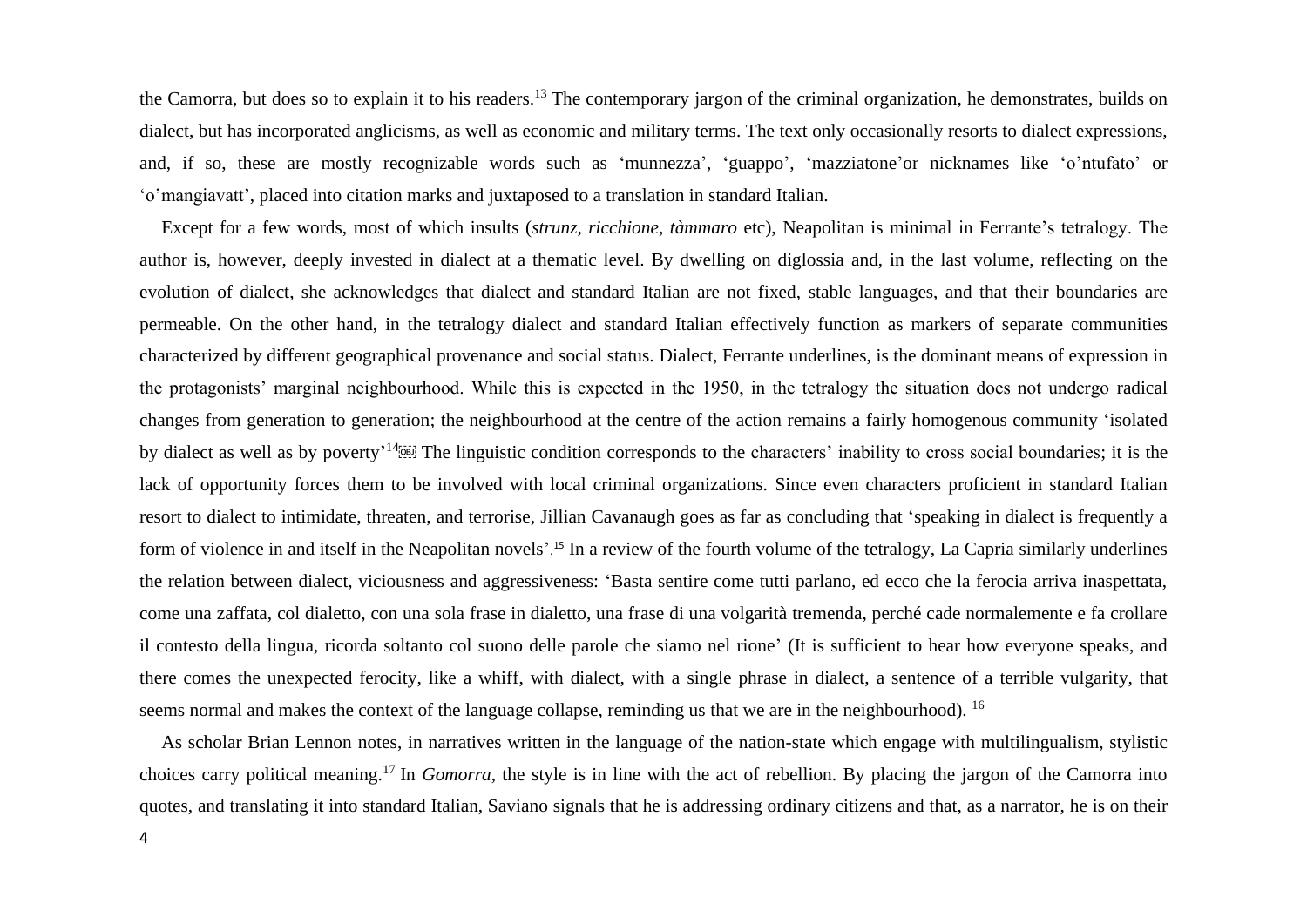side. On the other hand, his ability to understand the shades and connotations of this jargon underlines his status as a 'border-line figure<sup>'18</sup>, an insider whose origins and upbringing make him vulnerable to fall pray of the 'System'. Ferrante's novel, as I have argued elsewhere,<sup>19</sup> can be seen as belonging to the category that Rebecca Walkowitzt describes as 'born translated texts'; texts in which the use of multiple languages is foregrounded thematically or structurally, but does not feature explicitly.<sup>20</sup> Here, too, the choice of narrating in standard language marks the accrued distance between the narrator and the marginal reality portrayed: Elena (both as author and narrator) ascribes to dialect a negative value and prefers to engage with it from a distance, without quoting it explicitly. As Justin Davidson notes, the tale of the protagonist can also be described as 'the story of a woman changing her speech'<sup>21</sup>. Contributing to the sense of authenticity conjured by the narrative, Ferrante does not hesitate to underline that, as an author, she went through the same linguistic experience as she 'changed her speech to a more Northern voice'<sup>22</sup>.

Sociolinguists insist that the distinction between language and dialect has more to do with socio-political than with linguistic criteria.<sup>23</sup> A romance language that, in its many variations, is spoken by over seven million people, Neapolitan is not subordinate to standard Italian, but, like other Italian dialects, descends directly from Latin. Because of the large number of speakers, the prestigious history<sup>24</sup>, and the important literary and musical tradition, it is often considered a language.<sup>25</sup> In Saviano's and Ferrante's books, however, Neapolitan features mostly as the idiom of subalternity and assumes a negative connotation as it is closely bound to violence, abuse and criminality.

#### MARGINS IN TRANSIT

As *Gomorra* and *L'Amica Geniale* became trans-media phenomena, language played an increasingly central role in the construction of marginality. In *Gomorra*'s case, dialect featured for the first time in the adaptation for the stage directed by Marco Gelardi. Saviano worked with Gelardi on the script as he was revising the book's proofs, and continued the collaboration after the book launch at his native town, Casal di Principe, which led to death threats to the author from exponents of the Casalesi clan.<sup>26</sup> The play premiered at the *Teatro Mercadante,* on October 29, 2007, when the book had already become an international phenomenon. Gelardi reduced the number of episodes, foregrounding the ones set in the Neapolitan periphery and in the province of Caserta, and recreated on stage a space 'similar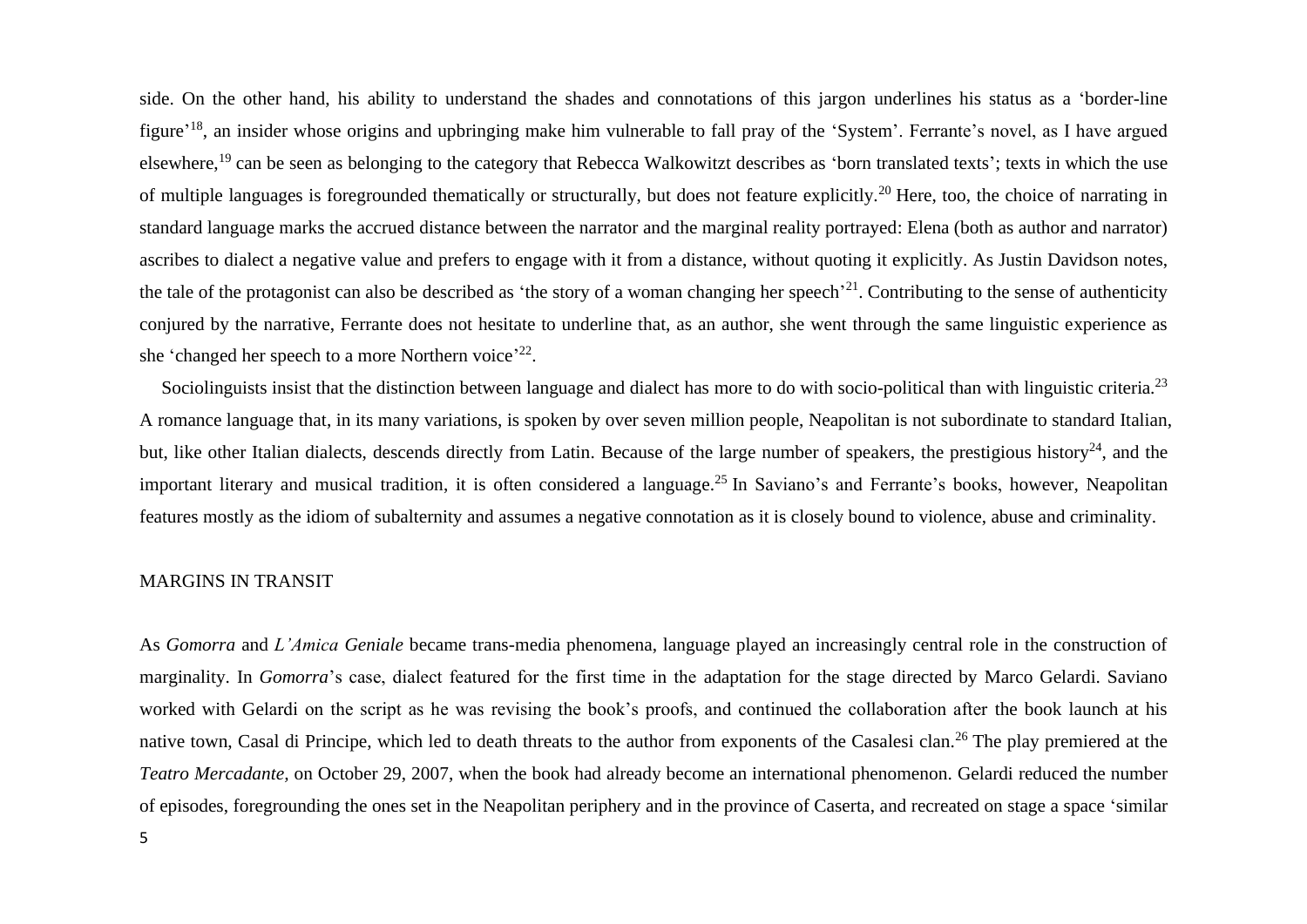to Casal di Principe<sup>, 27</sup>. Using dialect and regional Italian did not prevent the play from touring in other Italian cities, but contributed to grounding the characters in a precise cultural, geographical and social reality.<sup>28</sup> Saviano's role as author, first-hand witness and narrator was symbolically rendered by the character 'Roberto', interpreted by Ivan Castiglione, who used a different register from the *camorristi.* By 2009, Gelardi's play had travelled beyond the boundaries of the nation state and premièred in Germany, at Wiesbaden's theatre, in the context of the Theatre biennale festival.

The engagement with dialect continued to grow with the film adaptation by Matteo Garrone (2008). Saviano was again involved in screenplay and played a crucial role in the film's promotion. Like the book, the film could count on experienced distributors. Fandango, a company whose motto is 'to extend the horizon of Italian production on an international scale<sup>, 29</sup> ensured wide broadcasting nationally and internationally; Rai and Sky disseminated the film through free and pay television. Similarly to the play, the film revolves around five episodes, all set in the Neapolitan periphery or the Casertano, and as in the play, the process of adaptation involved an increased focus on the local, regional dimension of Saviano's investigation.<sup>30</sup> In Saviano's book, one chapter out of eleven is dedicated to the wars between Camorra clans that took place in Scampia and Secondigliano between 2004 and 2005; in the film, two out of five episodes are set in Scampia, in the *Vele* housing project, described by Saviano as 'simbolo marcio del delirio architettonico o forse più semplicemente un'utopia di cemento che nulla ha potuto opporre alla costruzione della macchina del narcotraffico che si è innervate sul tessuto sociale di questa parte di terra'(rotten symbol of architectural delirium, or perhaps merely a cement utopia powerless to oppose the narcotraffic machine that feeds on this part of the world). <sup>31</sup> Through Garrone's gaze, *Le Vele* gain an imposing visual presence and assume a mythical connotation as 'the objective correlative for the Camorra's sovereign power'.<sup>32</sup> In an interview with Maurizio Braucci, Garrone recalls how he spent several months at the housing project, familiarising with local culture and Camorra aesthetics before beginning the shooting $33$ .

While inspired by the book, the film features new characters and develops new story lines. By using inter-cinematic references that play tributes to the masters of neorealism, as well as a surreal aesthetics reminiscent of Tarantino, Garrone projects the story within an international frame of references<sup>34</sup> In a conversation with Maurizio Braucci, he defends his choices in terms of fidelity to Saviano's style, rather than to mere content: 'E' la stessa cosa che accade in alcune pagine del romanzo di Saviano, che è a metà tra documento e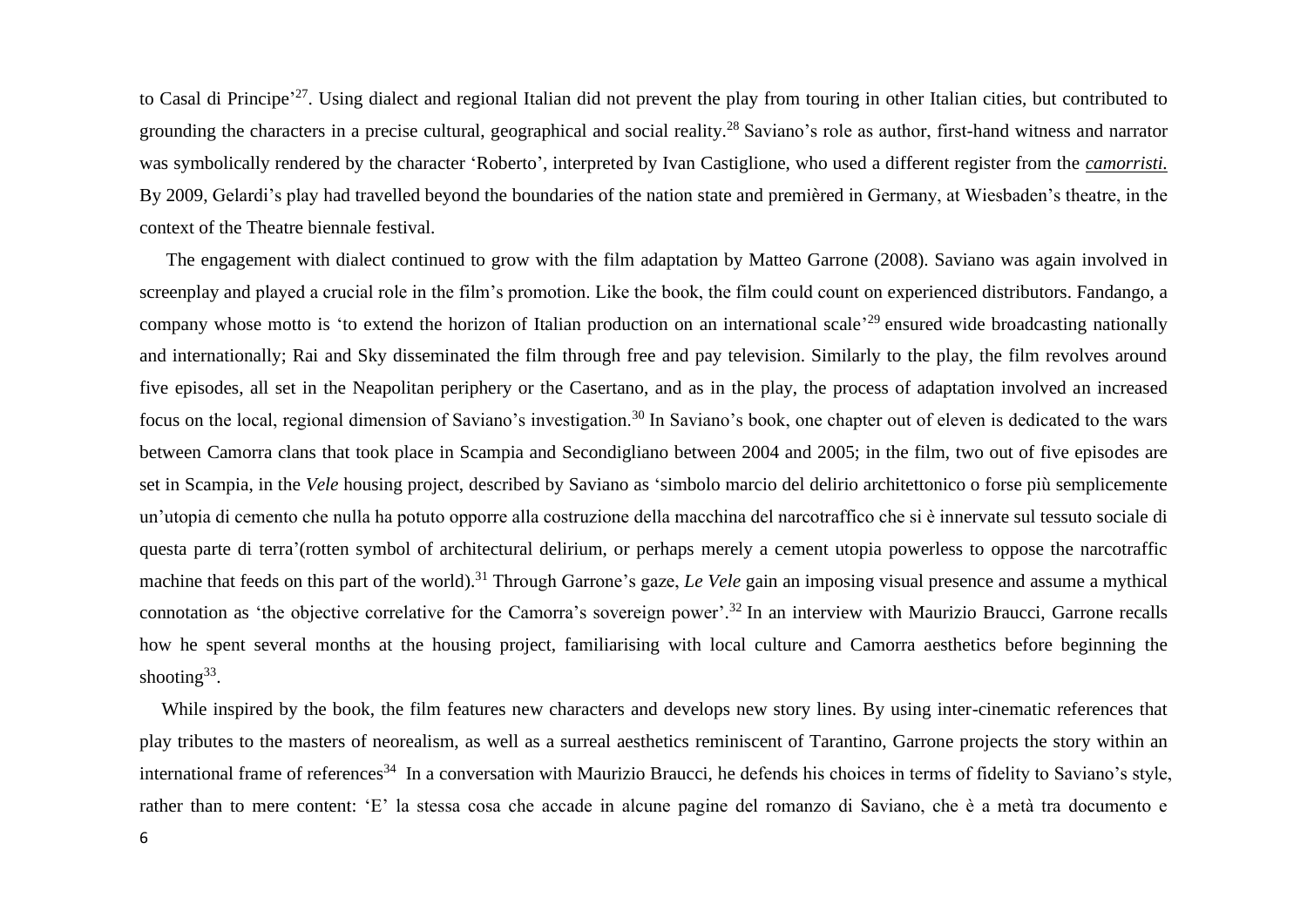romanzo. [...] Le scene di maggior invenzione del film sono, per certi versi, quelle più vere' (It is the same thing that happens in some pages of Saviano's novel, which is halfway between document and novel. .... That the scenes of greatest invention of the film are, in some ways, the truest ones)<sup>35</sup>. Moreover, he emphasizes how, while the film includes elements of social denunciation, the main themes are childhood and adolescence in a marginal geographical, social and psychological space: 'Mi sembra che sia questo il tema centrale del film: il fatto che ci sia un sistema che condiziona, che stritola e che in particolare lo faccia con i più piccoli'(It seems to me that this is the central theme of the film: the fact that there is a system that conditions, that crushes and that this happens in particular with the younger ones).  $36$ 

 Garrone's approach, his use of on-site shooting, hand-held camera, and diegetic music have been described by film critics as 'radically realistic, almost documentary-like'.<sup>37</sup> The sense of authenticity is reinforced by the participation of local, non-professional actors often familiar with or involved with the Camorra, as well as by Saviano's interventions. Even though he could not be present in person at the film's première at Cannes, Saviano contributed by writing an introduction to the film in the official pressbook, which is also summarized in the subtitles that anticipate the credits. Unlike Garrone, he encourages the audience to establish an indexical relationship between the events portrayed on screen and life in the outskirts of Naples as he specifies that the episodes 'si ispirano a fatti realmente accaduti e che continuano ad accadere nei quartieri napoletani come Scampia e nelle zone del Casertano'(are inspired by events that actually happened and that continue to happen in Neapolitan neighbourhoods such as Scampia and in the province of Caserta).<sup>38</sup> In contrast to the play, the film does not include a narrator-witness, a choice that maximises the space dedicated to dialect at the expense of the rhetorical, testimonial aspect.<sup>39</sup> In a review published on *Il Mattino*, La Capria described the language of the film as 'violent and barbaric'and argued that, in being incomprehensible even for educated Neapolitan speakers, it creates a barrier between the audience and the degraded social environment portrayed on screen.<sup>40</sup> This feature, so crucial in the Italian context, is lost when the film is broadcasted abroad. Like Italian audiences, international spectators watch the film with subtitles. In a sense, it is easy to translate, as foreign subtitles substitute the standard Italian ones, except that international audiences may be unaware of the difference between Italian and the idiom spoken on screen. For a monolingual, English-speaking viewer, the regional and national dimensions are thus conflated at the auditory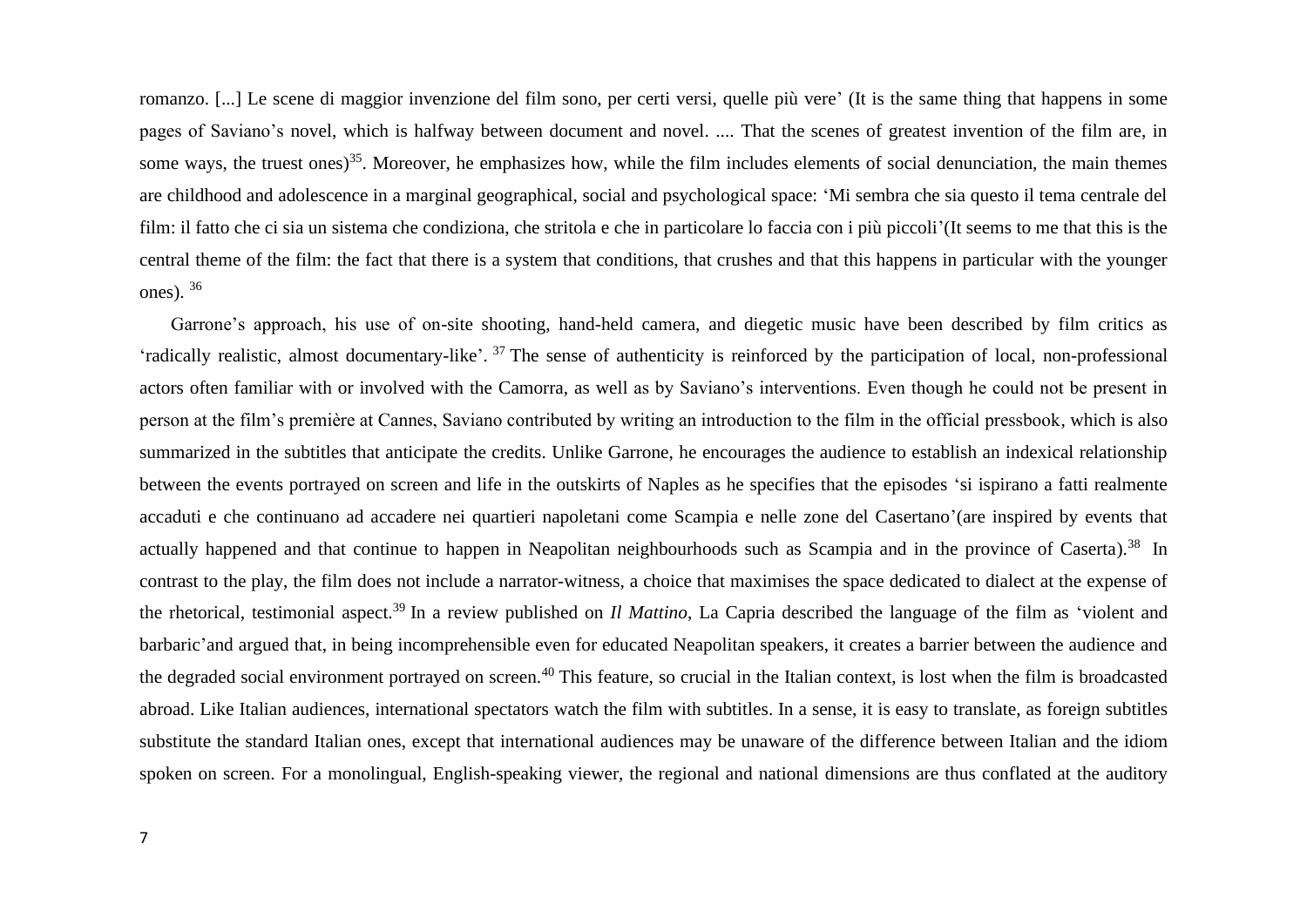level.<sup>41</sup> Despite the use of dialect, the film scored record sales in Italy as well as abroad: it was praised in France and the UK, won the *Grand Prix* at the Cannes Film Festival and was awarded a Golden Globe nomination for Best Foreign Film.

Ferrante's Neapolitan novels had such an impact among Anglophone readers that the first adaptations took place in the UK. When playwright Timberlake Wertenbaker and producer Monica Dolan worked on a BBC drama for Radio 4, they faced the question of how to render the emphasis on Neapolitan in an English-speaking context. Without eliminating Neapolitan references from the narrative – the audience listen to Neapolitan songs, learn about places and food in the city – Wertenbaker had the characters speak in Mancunian, symbolically transposing Naples to Manchester. Explaining her choice, she noted: 'I definitely didn't want them to be from London or the southeast — that would be like setting it in Florence or Milan. Liverpool was right, but too distinctive an accent and place. We wouldn't have dreamt of them speaking with Italian accents…... The only thing that has been a pain is getting the pronunciation of the Italian names right'.<sup>42</sup> Wertenbaker's strategy, in Lawrence Venuti's terminology, 'domesticates' the text, rendering the experience of the foreign easily accessible to readers in a different culture.<sup>43</sup> Manchester, in Wertenbaker's view, compares to Naples in being marginal in relation to the capital of the nation state; moreover, Mancunian is associated with the working classes. The device allows a smooth transition from the regional to the international; however, it conflates Naples with its outskirts, and weakens the authenticity conjured by Ferrante's narrative.

Playwright April de Angelis, who adapted *L'amica geniale* for the stage, aimed to recover the sense of authenticity. Her stage version, which premiered on April 2, 2017 at Kingstone's Rose Theatre,<sup>44</sup> foregrounds the local dimension, is characterized by 'Mediterranean squalor<sup>,45</sup> and stresses the violence and machism that rules in a neighbourhood controlled by the Camorra. Michael Billington, in a review for *The Guardian,* notes that the play features 'few likable men'. <sup>46</sup> Like the novel, it is as much about the complex friendship between two women as about the limits experienced by those raised in a marginal social environment. Following Ferrante's strategy, De Angelis took distance from literal wording and focused on the message conveyed by language choice. When Ferrante, in the books, notes that characters express themselves in dialect, she rendered the language as 'more direct, more coarse, more crude, more colloquial'. When the conversation is supposed to take place in standard Italian, she used 'richer, more rhetorical' English. <sup>47</sup> To compensate the loss of authenticity conjured by references to dialect in the books, De Angelis stresses that the script was approved by Ferrante, and that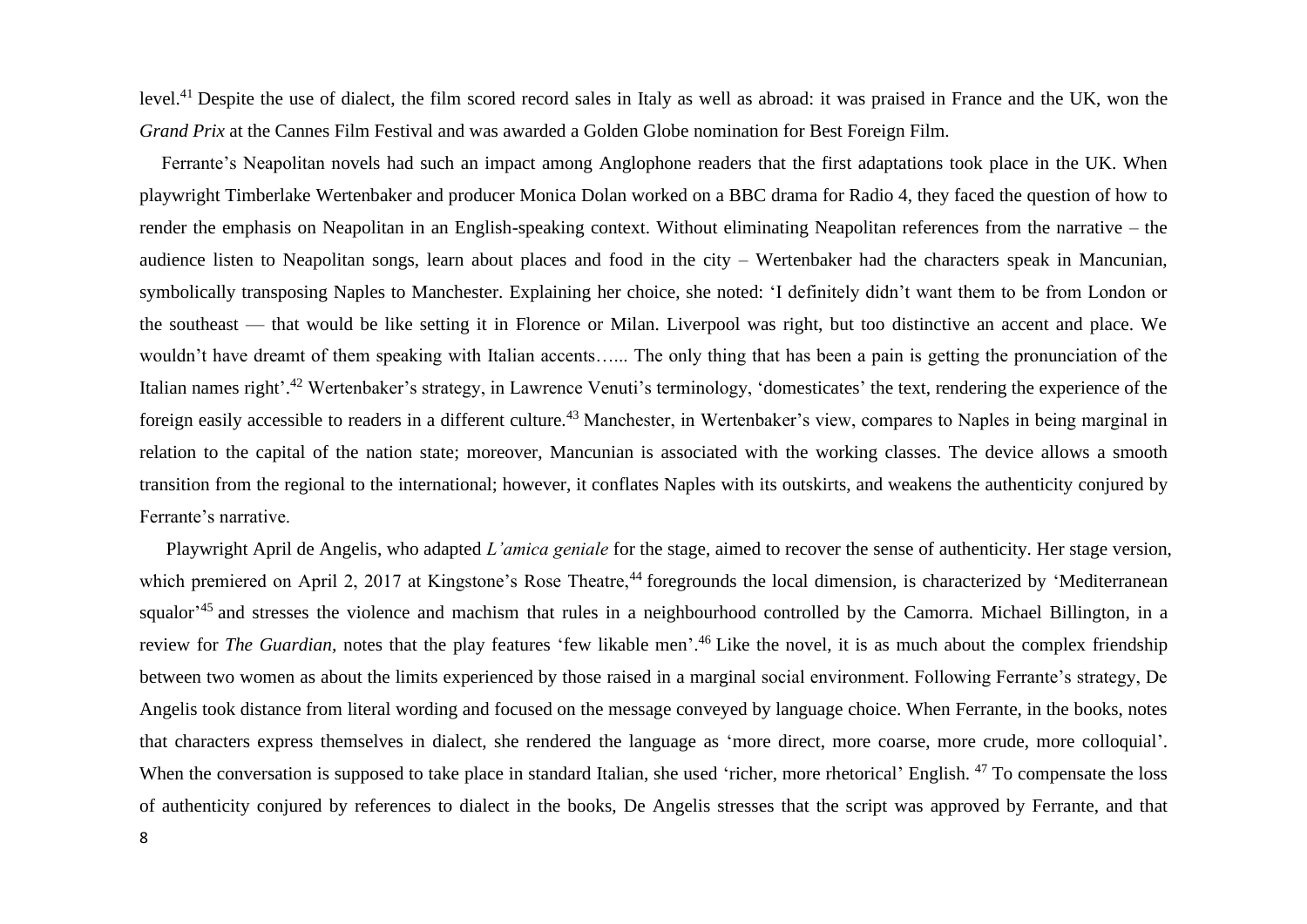Ferrante's editor, Maurizio dell'Orso, attended rehearsals, 'relying news back to Rome'<sup>48</sup>. On stage, in the production directed by Melly Still, the actors speak in their preferred regional accent – Lenù in Irish, her sister in Welsh, the Florentines in Liverpudlian. This device is supposed to anchor the characters to the working classes without faking a Neapolitan accent, which could be perceived as inappropriate and even offensive in an Anglophone context. But it also shifts the play's balance towards the familiar by projecting the story onto a British background.

# SUBURBS AESTHETICS AND TRANSNATIONAL CO-PRODUCTIONS

The TV adaptation of *L'amica geniale* has often been contrasted to *Gomorra-La serie,* and marketed as offering a completely different view of Naples.<sup>49</sup> Despite this, the two products share the features that, according to Massimo Scaglioni, contribute to make a TV series into an international success<sup>50</sup>: both follow-up international best sellers, are example of quality TV, and take as a model American and British TV. In addition, they involve international partners and are relentlessly advertised on TV networks, social media, and through the use of hashtags. Both scored impressive records at home and abroad.<sup>51</sup> On Fandango's website, the two shows are advertised next to one another, and they even share some actors – naturally, cast as *camorristi.* Both series have been described in terms of realism and neorealism, involve local, often non-professional actors and feature Neapolitan dialect.

In the book, Saviano mocks the interest that the Camorra wars triggered among journalists, the sudden attention that, for the first time, seemed to grant to Scampia and Secondigliano 'a real existence', the media's eagerness to film the sail-shaped buildings. He recalls a screenwriter determined to turn this material into a TV show, and sarcastically omits comments. <sup>52</sup> A decade later, this idea is no longer surreal. *Gomorra-La serie* (2014-2019) was produced by Sky Italia, Fandango and Cattleya in collaboration with the TV channel La7.<sup>53</sup> Like American TV series such as *The Sopranos* or *The Wire, Gomorra* features exclusively negative characters, anti-heroes with more of less charisma or charming traits, and foregrounds homosocial bonds, as exemplified by the love-hate relationship between the two protagonists, Ciro di Marzio and Genny Savastano.<sup>54</sup> As in Saviano's book and Garrone's film, particular attention is dedicated to the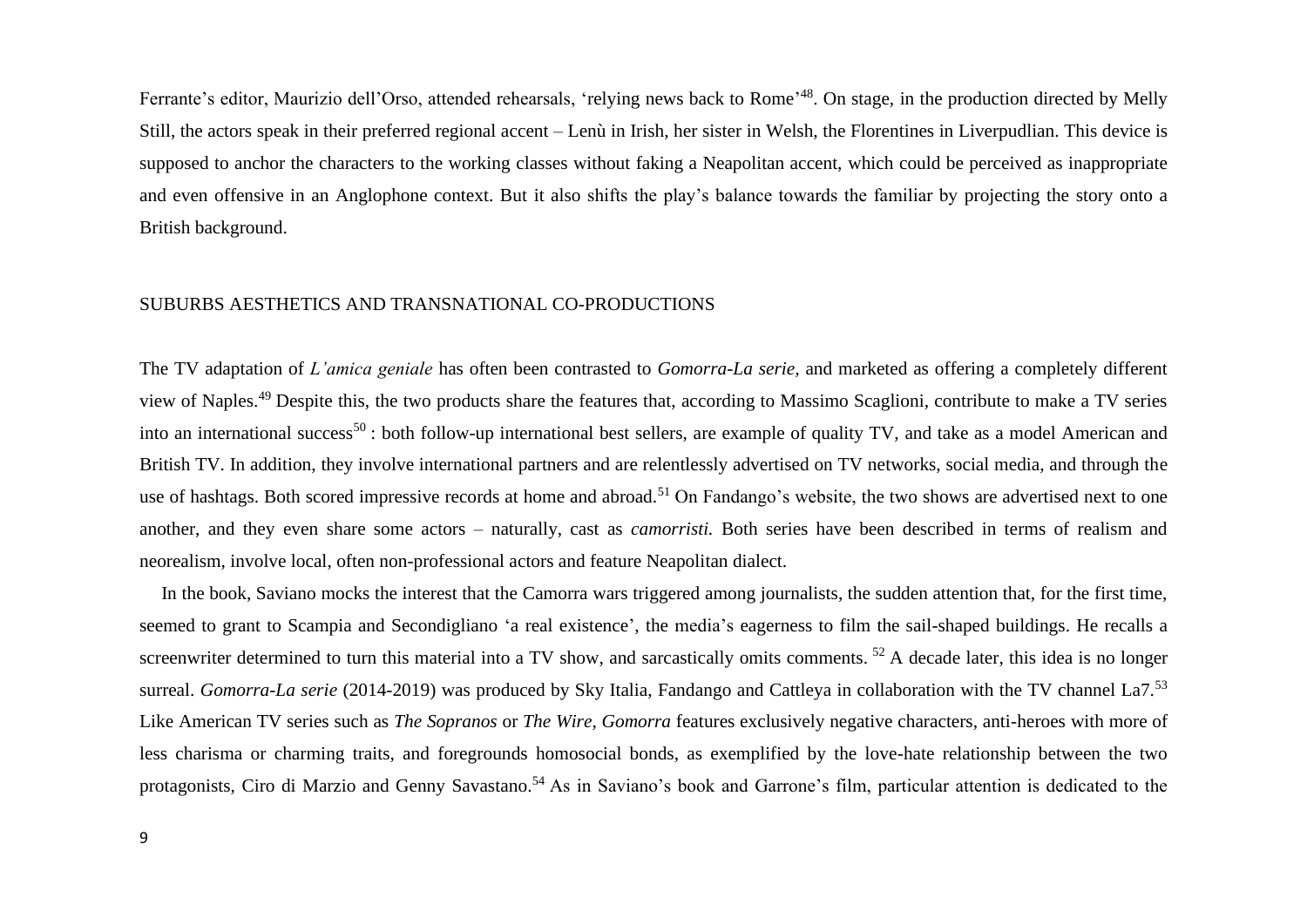Secondigliano–Scampia feuds, but the show extends up to the present, involving more recent and even contemporary events. It features fictional characters inspired by real models, and follows Camorra dynasties from generation to generation. Despite the use of imagination, authenticity is conjured at the extra-textual level through Saviano's mediation. The author underlines the series' contribution in denouncing the world of the camorra, and uses TV, facebook and twitter to explain the link between the episodes and factual events. <sup>55</sup> The stars in the series, Salvatore Esposito (Genny Savastano) and Marco D'Amore (Ciro di Marzio), release interviews in which they recall gang fights and stress the 'sixth sense'developed by all of those who share an upbringing in the territories ruled by the Camorra.<sup>56</sup>

As in Garrone's film, the shooting takes place predominantly on site, in zones of high density and crime. Scampia's local authorities accused the producers of emphasizing exclusively the negative aspect of the neighbourhood, and negotiated for *Le Vele* to feature for a maximum of 5% of the total filming.<sup>57</sup> Nevertheless, the sail-shaped buildings play a prominent role as the centre of business for the Savastanos, a fictional family inspired by real *camorristi.* In a press conference held in 2014, Saviano underlined that 'girare a Scampia era fondamentale'(to shoot in Scampia was crucial) and stressed that the neighbourhood 'è protagonista, è un attore, non è una quinta che puoi ricostruire: è il Dna della serie'(is the protagonist, the actor, it is not a stage set that you can re build: it is the series' Dna).<sup>58</sup> Like Garrone's film, the TV show also offers an insight into Camorra aesthetics, featuring villas of local bosses seized by the police in Secondigliano and Scampia. 'Authentic'locations alternate with anonymous spaces such as highways and beaches, stairs and bridges.

As Saviano and the Gomorra-team stress, *Gomorra—La Serie* does not aim to portray Neapolitans; its focus is limited to the Camorra, <sup>59</sup> however, in the episodes, the world of criminals and ordinary citizens often overlap. A similar conflation occurs between Neapolitan and the jargon of the criminal organization. A compromise between linguistic realism and comprehensibility is reached by mixing dialect and regional Italian, selecting words that 'sound' like dialect but are comprehensible to standard Italian speakers, and by using the same phrases over and over until they become part of the audience's linguistic luggage. The device is not new: it has been used in the TV show inspired by Andrea Camilleri's novels, which ran on Italian TV since 1999 and was broadcasted, with subtitles, in 65 countries. However, in the Montalbano series dialect is spoken also by positive characters, first and foremost by the *commissario,* whereas in Gomorra-La serie the Italo-Neapolitan hybrid becomes inseparable from the criminal reality it portrays.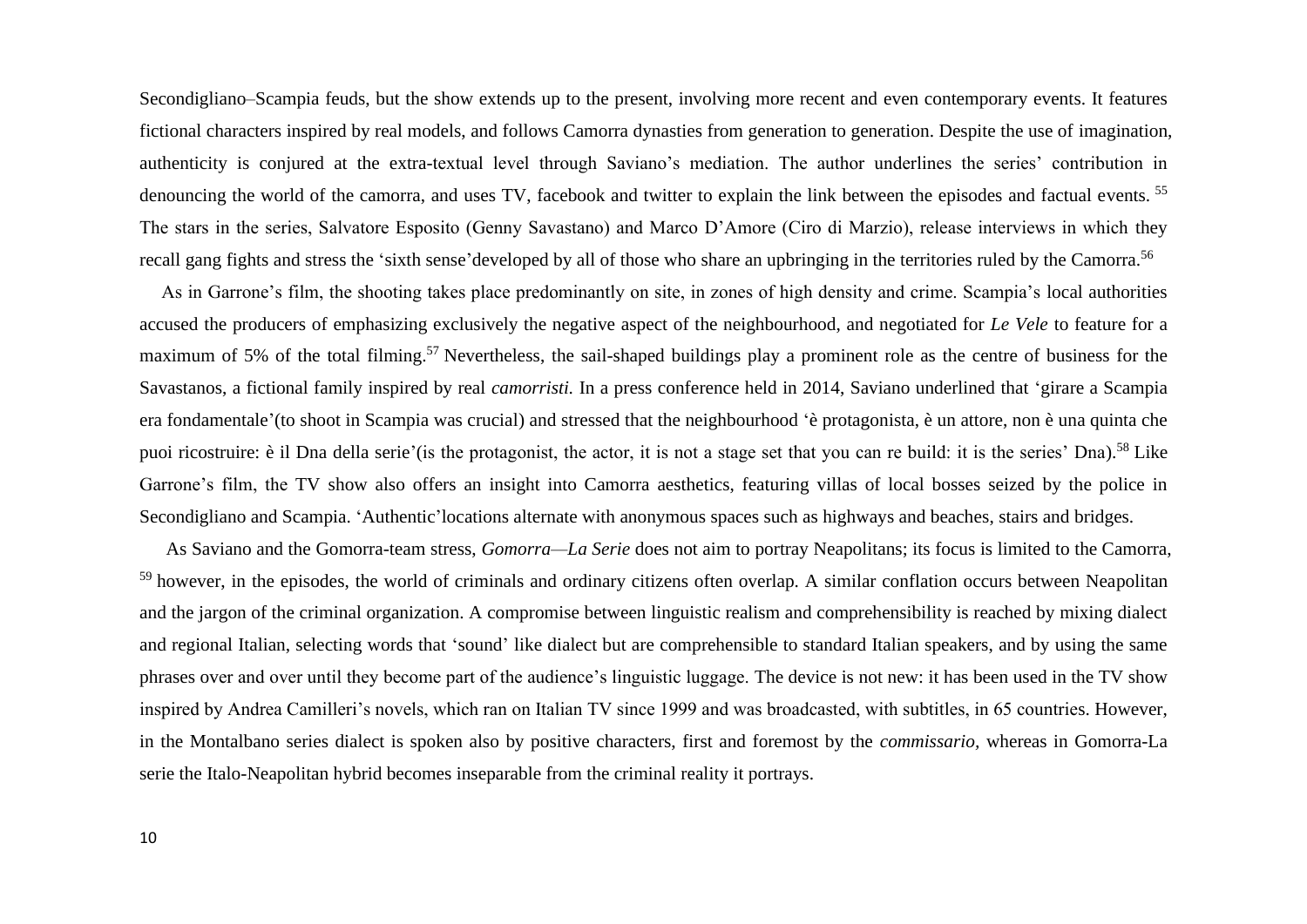With the exception of the episodes set in Barcelona, Milan, and of few scenes taking place in Honduras, the first two seasons are predominantly monolingual, as Scampia, Secondigliano, Miano and other neighbourhoods of the Neapolitan outskirts remain the centres of action. Issues of translation are limited to the dialogues between the Savastanos and the few characters speaking standard Italian<sup>60</sup>. During his mission in Barcelona, Ciro continues to speak in Neapolitan and uses an interpreter. The situation changes with the third season, which features more characters speaking in standard Italian. In the first episode, Ciro is in Lyulin, a new district of popular housing located in the outskirts of Sophia, portrayed as an 'eastern Scampia', a concrete jungle ridden by poverty and organized crime. A major shift takes place as this monolingual character, who is never heard speaking standard Italian, appears to master Bulgarian*.* As the season advances, several episodes take place in the historical centre, in the neighbourhood of Forcella, described by Saviano as 'ventre molle di Napoli'(the soft underbelly of Naples), 'ombelico marcio del centro storico'( rotten navel of the old city centre). <sup>61</sup> By shifting the action from anonymous new districts at the outskirts to historical Naples, the series also offers more stereotypical images of 'Neapolitanness': the characters are shown singing traditional songs, working at the Forcella market, driving their scooters in narrow streets or along the *lungo mare*, and positioned next to iconic buildings such as the *Palazzo dello spagnolo*. This tourist imagery is at odds with the series' focus on marginality, but in line with the increasing global success. In the fourth season, the core of events is still the Neapolitan periphery, but margins expand beyond national boundaries, as scenes set in London alternate with those set in Scampia and Secondigliano. Next to this aspect there is the fear that the periphery may take over the centre, the margins spill over the core, an anxiety summarized by Ciro's speech at the end of season three.<sup>62</sup>

According to Ludovica Rampoldi, the writing team for the series spent weeks in Scampia gathering documentation, meeting people and collecting stories. She notes that participating in the project involved learning Neapolitan, which she describes as a 'real language with great expressive potential'.<sup>63</sup> In contrast, the Neapolitan film critic Fabio Fusco describes the jargon used in the series as 'un napoletano 'sporco', uno slang delle periferie e dei quartieri più difficili che raramente ascolterete nelle zone più centrali e perbene della città'(a 'dirty' Neapolitan, a slang typical of the suborbs and of the most difficult neighbourhoods that you will rarely hear in the most central and decent areas of the city). <sup>64</sup> *Gomorrese* is doubtless among the main ingredients of the series' success. <sup>65</sup> The way the characters speak is crucial for defining their personalities, and functions as an extension of their actions. <sup>66</sup> Some of the show's popular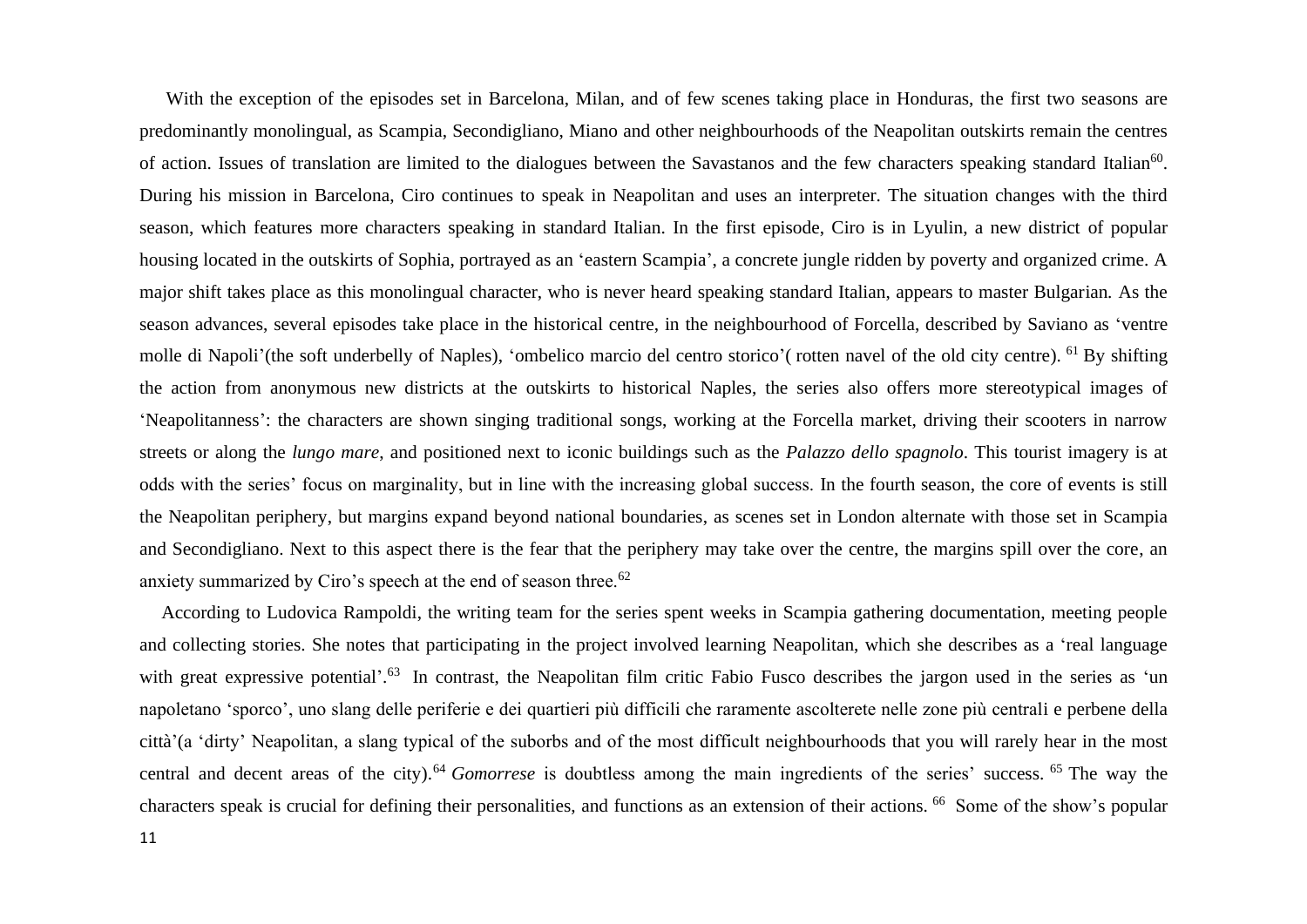expressions, such as *'stà senz pensier!'* or *'O sang' se mastica ma nun se sputa'* have become mantra among Neapolitan and Italian youth. Producers have been quick to build on this*,* and included short clips in which the actors offer lessons on slang, idioms, gestures among the extra contents available on Sky and on the show's DVD. *Now TV*, an on-demand streaming service for Sky, even broadcasted Gomorrese lessons in collaboration with Zanichelli, an established dictionary publisher, to explain the etymology of these expressions. <sup>67</sup> The collaboration with Zanichellli contributed to the official recognition of *Gomorrese,* in spite of the criticism of those who saw in it a mix of common places and popular expressions. These developments, however, are limited to the national setting: *Gomorrese* lessons are not included in the version with English subtitles.

The tetralogy of *L'amica geniale* has been described as 'the literary equivalent of a TV box-set', a 'noisy, messy soap opera'and a 'feuilleton that seems planned to become a TV fiction'.<sup>68</sup> When the TV adaptation was announced in 2016, therefore, it did not come as a surprise. Given the success of Elena Ferrante's novels in the US, it was also foreseeable that the adaptation would be an international coproduction. The show, which started in 2018 and is set to continue for four seasons, is produced by Italy's Rai Fiction and US network HBO with Fandango and Wildeside. On Fandango website, Domenico Procacci, the producer of Garrone's *Gomorra,* introduces the series as an 'Italian and international'.<sup>69</sup> Despite her invisibility, Elena Ferrante was actively involved in the process of promotion. It was Ferrante who, according to the media, appointed Saverio Costanzo as a director, a choice that provoked consternation among her fans, who doubted that a man would be able to render 'the book's deep dive into female interiority' or 'identify with Lila and Lenù's struggle'. 70

In interviews with *La Repubblica* and with *The New York Times,* Ferrante confirms that she sent detailed notes on the script for Costanzo and his collaborators. In addition, she notes that she reserved the right to approve the choice of the actors and the stage set<sup>71</sup>. The TV adaptation has often been described in terms of 'faithfulness'to the novel: it follows closely the events described in the books, reproducing entire sections of dialogue, and features a voiceover drawn directly from Ferrante's text. As in Ferrante's novel, the *rione,* described by the voiceover as 'una realtà fatta di disagio'(a reality made of poverty), 'una voragine da cui era impossibile uscire'(an abyss from which it was impossible to escape), is marginal but central to the action, the core from which all events originate. While the TV series, like the novel, does not explicitly name this space, the official and unofficial paratexts embrace journalists' interpretations in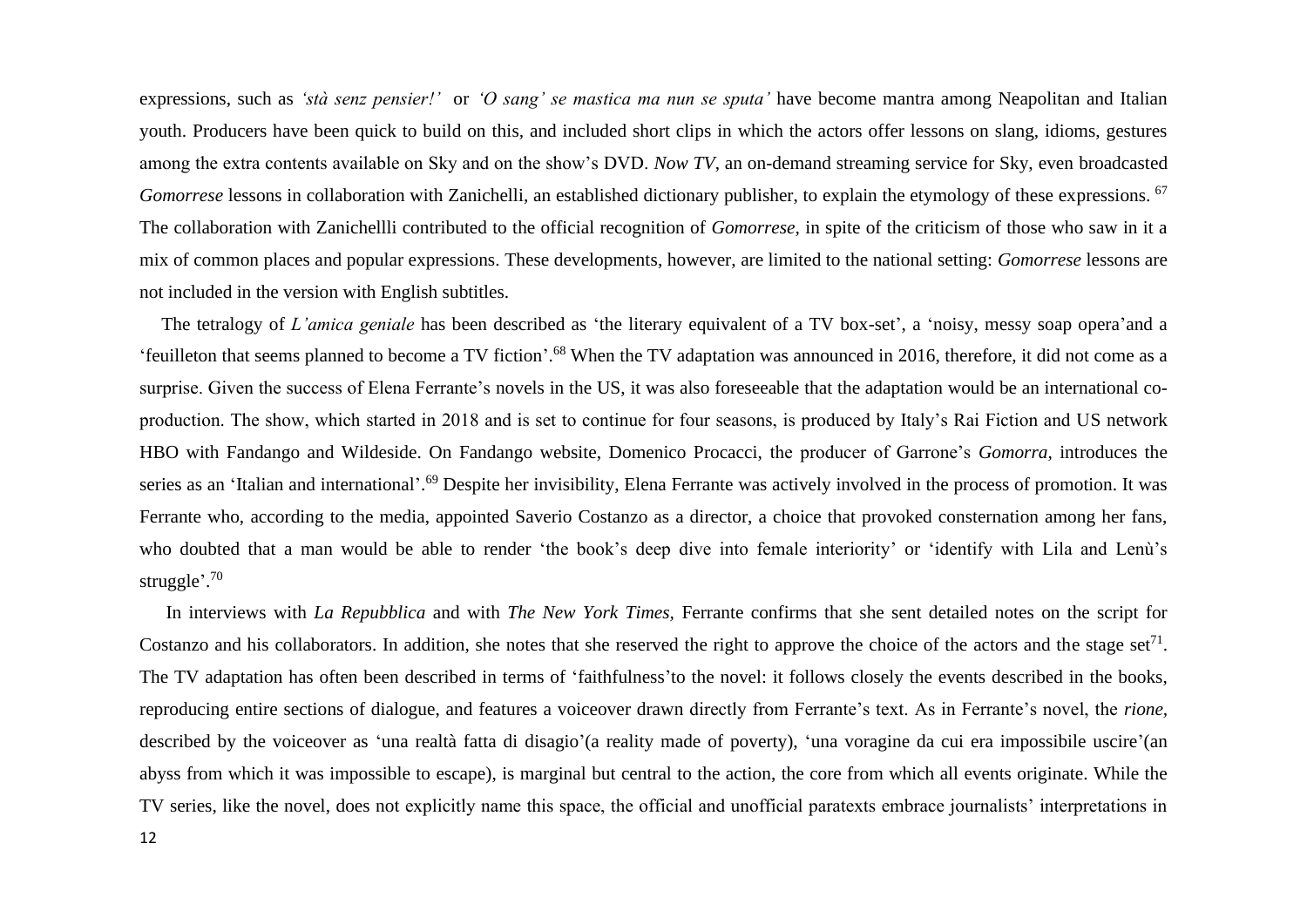identifying it with the *rione Luzzatti*, described by Costanzo as an anonymous space, 'a place with no meanings, no charm'.<sup>72</sup> To ensure accuracy, the production designer, Giancarlo Basili, used original material form the 1950s to reconstructed the neighbourhood in an abandoned glass factory in Caserta<sup>73</sup>. We also learn that, like Garrone and the *Gomorra* team, he spent a week in the *rione Luzzatti*, familiarizing with the environment, speaking to locals and taking notes. This approach points to an anachronism, since the first season is set in Naples in 1950s- 60s, and betrays an anthropological gaze that conflates the marginal and the backward, positioning the *rione* as a zone of otherness left behind in history.<sup>74</sup> The strategy is, however, contributed to the sense of authenticity conjured by the show. Producer Domenico Procacci speaks of a 'new way of doing epic neorealism'<sup>75</sup>, a statement reinforced by scenes that pay tribute to internationally known masters of neorealism like Roberto Rossellini. Thomas Urbain and Severine Rouby, reviewing the show for *The Jakarta Post*, speak of a 'Near-documentary look at Naples in the 1950s'. 76

Following the assumption that 'everyone is very good at acting in Naples', the actors were mostly selected among Neapolitans. For Costanzo, it's 'a question of DNA'. Neapolitans, he explains, are born actors as they 'have to defend themselves from a very violent city, to put on a mask and represent a character'. The four girls who interpret the protagonists as children and adolescents 'are not coming from bad neighbourhoods; they are not from Gomorrah type of families' but are nevertheless considered good at acting because of their origins <sup>77</sup>. As in *Gomorra-La serie*, 'authentic' locations alternate with anonymous settings (highways, stairs, the sea, the countryside). And just as in *Gomorra— La serie,* life in the *rione* is inseparable from the operations of the Camorra, which offers the only opportunity of survival for local businesses.<sup>78</sup> The adaptation also emphasizes the power struggles of criminals and of those who try to resist them. 'I counted three separate instances of blood-drawing violence in the episodes 56 minutes'writes Kosin in the American online magazine The Bazaar, and concludes that, in the *rione*, 'violence is as much a staple of survival as good as water<sup>'79</sup>. 'One had to be very fortunate not to be touched even slightly by violence and its manifestations in Naples', comments Didier Jacob in *The Los Angeles Time.<sup>80</sup>* As in the books, violence is closely associated with dialect, whereas Italian becomes the marker of education and the ticket to break free of the neighbourhood.

Unlike the previous adaptations of the novel, the TV series features Neapolitan, a choice that was seen as radical and revolutionary for HBO, who had never produced a series with subtitles. However, by 2018, the American network could count on eminent predecessors,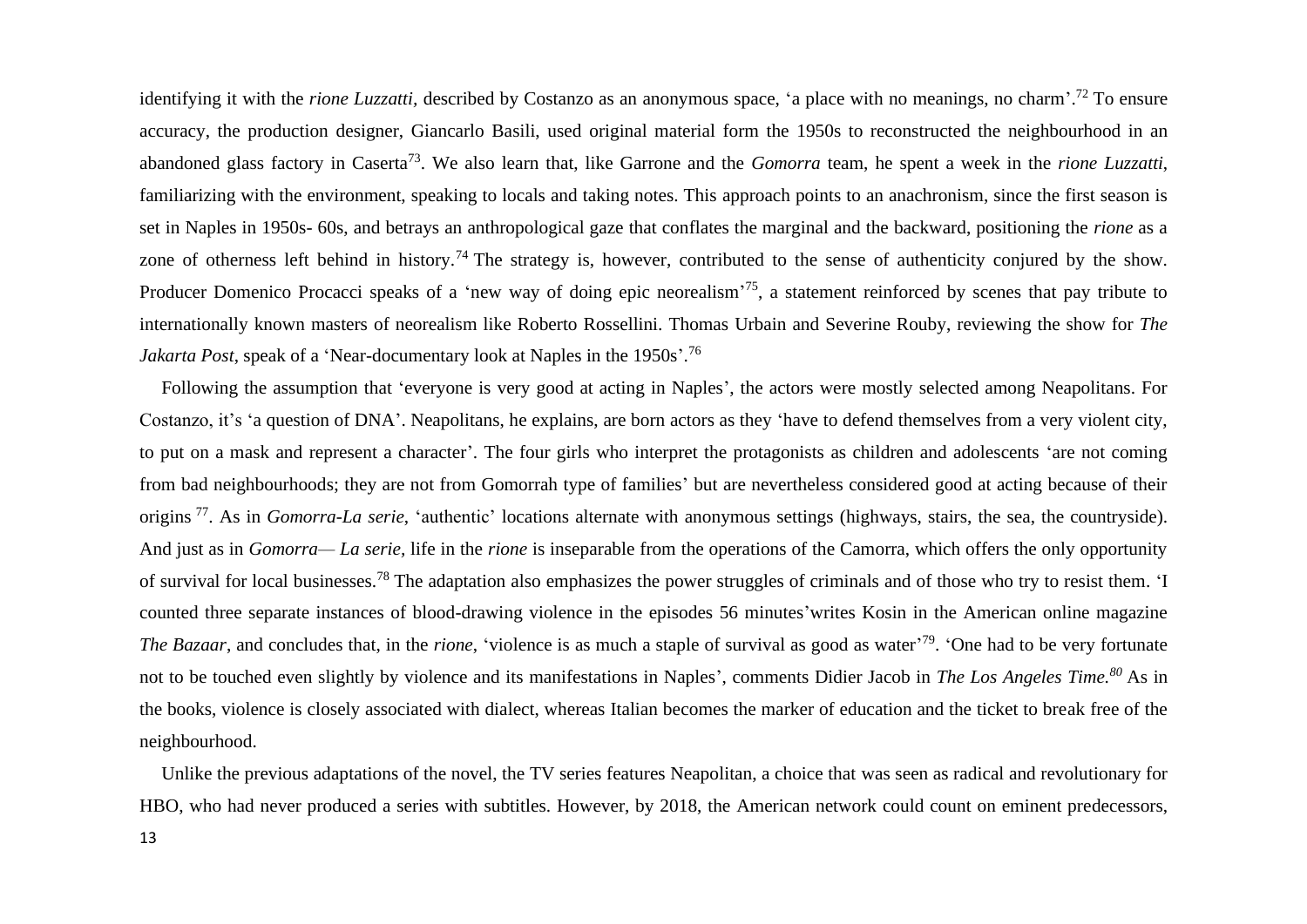among which Netflix's *Narcos* and Sky's *Gomorra.* According to Costanzo, the use of Neapolitan was requested by HBO on the ground of historical accuracy: 'Ho chiesto perché una rete americana dovrebbe interessarsi alla precisione di una lingua se il pubblico guardasse la serie con i sottotitoli. Hanno risposto che volevano che la serie fosse autentica' (I asked why an American network should be interested in linguistic precision if the public would watch it with subtitles. They answered that they wanted the series to be authentic).<sup>81</sup> At the extra-textual level, authenticity was enhanced by the information broadcasted by the media. Ferrante, who elsewhere makes a point that, in learning to change her speech from dialect to standard Italian, she went through the same experience as the protagonist<sup>82</sup>, allegedly stepped in to translate the dialogues into dialects.<sup>83</sup> The main actors, who are non-Neapolitan speakers, were trained by a dialect coach.

While the TV series builds on the success of *Gomorra-La Serie,* its language has been contrasted with the 'crafted' Gomorrese. A review published on the Neapolitan online newspaper *fanpage.it* notes: 'Non si tratta dello stesso napoletano. La lingua partenopea dei dialoghi dell'*Amica* è ricercata, sintatticamente corretta, è figlia del periodo storico in cui è ambientato il racconto (gli anni Cinquanta) ed è straordinariamente ricca di vocaboli e riferimenti, senza bisogno di metafore ardite o del cupo valore impresso dai camorristi della serie ispirata al libro di Roberto Saviano'(it is not the same Neapolitan. The Neapolitan used in the dialogues of *My Brilliant Friend* is sophisticated, syntactically correct, it is grounded in the historical period in which the story is set (the Fifties) and is extraordinarily rich in vocabulary and references, without the need for daring metaphors or the gloomy value ascribed by the *camorristi* of the series inspired by the book by Roberto Saviano) 84 . An article published *Identità insorgenti* - a publication based in Naples with the mandate of providing a counter narrative in defense of the Italian South *-* recognizes instead in the idiom of the show the Neapolitan of the margins: 'Non è il napoletano della canzone, né della poesia, è il napoletano lingua degli ultimi, gettati ai margini della storia'(It is not the Neapolitan of songs, nor of poetry, it is the Neapolitan of the poors, thrown on the margins of history). The article's author, Teresa Apicella, confirms that the reconstruction of Neapolitan, as spoken in the 1950s, is convincing, but expresses reservation about the interpreter of the voiceover, Alba Rohwacher: 'L'accento della Rohrwacher, che presumibilmente tenta di avvicinarsi alla cadenza campana, appare difficile da identificare, e in ogni caso non campano'(Rohrwacher presumably tries to imitate the Campano cadence, but her accent is difficult to identify, and at any case does not sound like a *Campano* accent) 85 .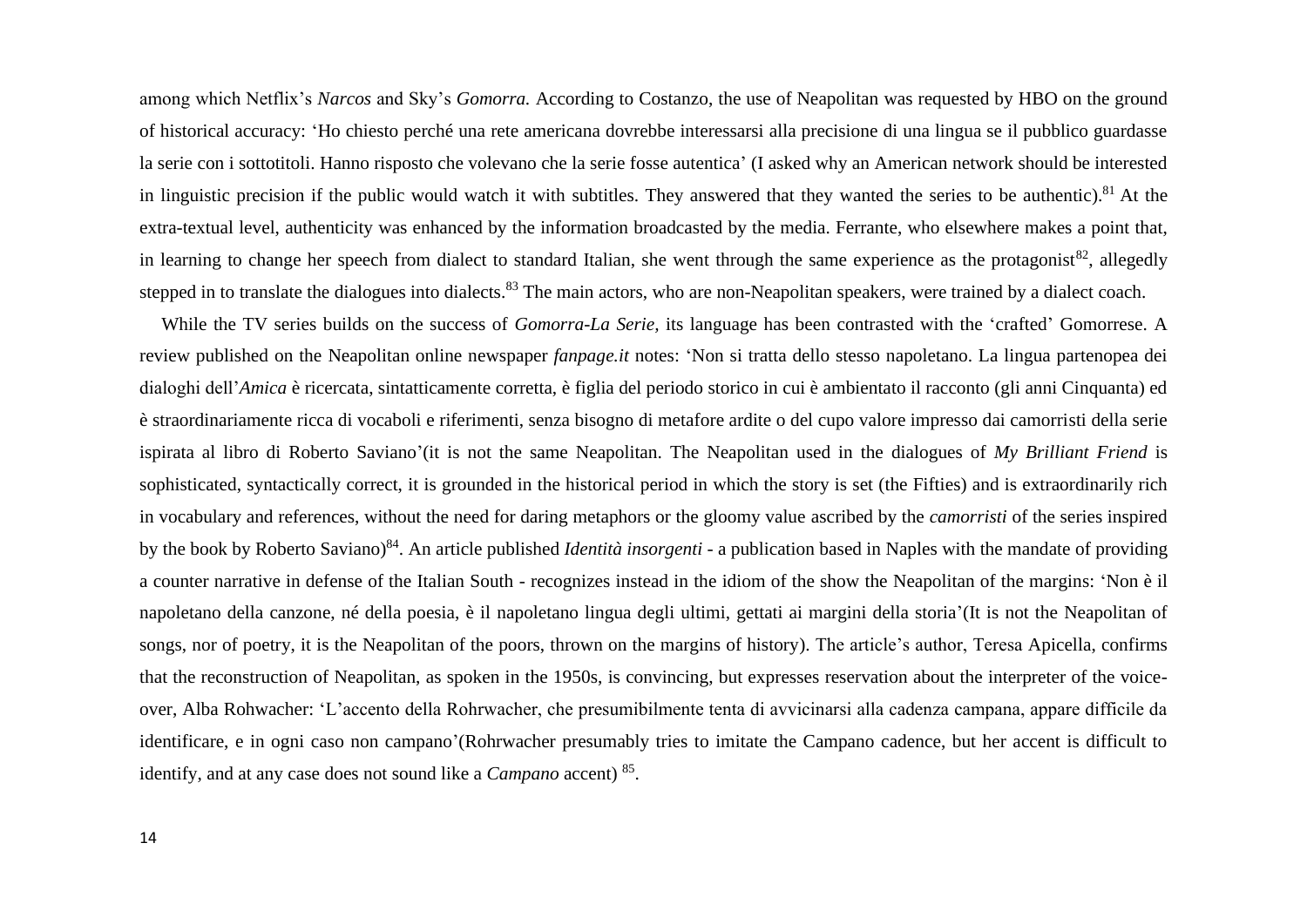If Ferrante, in the novels, ascribes to dialect a negative value, to the extent that she chooses to not engage with it explicitly, the TV show is often perceived by Neapolitan as endorsing and validating Neapolitan. American reviewers tend, in contrast, to follow the books as they comment on the language of the show. Anna North, in a review published on *Vox,* underlines that 'The language of the show is violent even when the action is not', <sup>86</sup> while Miranda Popkey, in an article in *The Paris Review,* stresses the contrast between the 'guttural dialect'in which 'every other syllable is bitten off, every word ends with u'and the careful, proper diction'of Elena as an adult, 'all rounded vowels and crisp consonants'.<sup>87</sup> These comments betray hat the authors focus on the adaptation as a transposition of the novels, rather than an autonomous product. In some cases, foreign reviews of the episodes that play mainly in Neapolitan indicate that the multilingual dimension of the show went unnoticed and that Neapolitan was conflated with Italian: 'Italian is visceral language' writes Kosin in *The Bazaar*, 'at once brutal and romantic and often accompanied with physical gesturing of a similar fervour',<sup>88</sup> and both Lauren Katz, in *Vox*, and Kelly Lowler is *USA today* note that 'HBO's My Brilliant Friend is in *Italian*, with subtitles'. 89

The last episodes of season one leave the *rione* to introduce the spectator to Ischia and to the historical centre of Naples, against the backdrop of locations like the galleria Umberto, Piazza Plebiscito, Palazzo Gravina, Via Chaia, Posillipo and the *lungomare*. Following the books, in season 2 the series takes Elena to Pisa and Florence. The national and international setting, however, continues to be juxtaposed to the *rione,* where Lila remains anchored, and from which Elena cannot sever ties. These developments increase the use of standard Italian and foreign languages on screen, whereas Neapolitan continues to dominate in the neighbourhood.

#### FANWORKS AND SEQUELS

The crucial role of language in the Gomorra brand is also reflected the film parodies produced within a national context. *Gomorrese* is a central ingredient in the web series by the collective *The Jackal,* '*Gli effetti di Gomorra sulla gente'*, which went viral on the web. In this product, the characters are so obsessed by the show that they behave like the series' protagonists, and humour is triggered by the use of Camorra jargon in the context of everyday life. Italian scholars have seen in the parody a subversive effect, as it ridicules the mode of expression of the Camorra and re-appropriates Neapolitan as the language of a vast community.<sup>90</sup> While the show is an international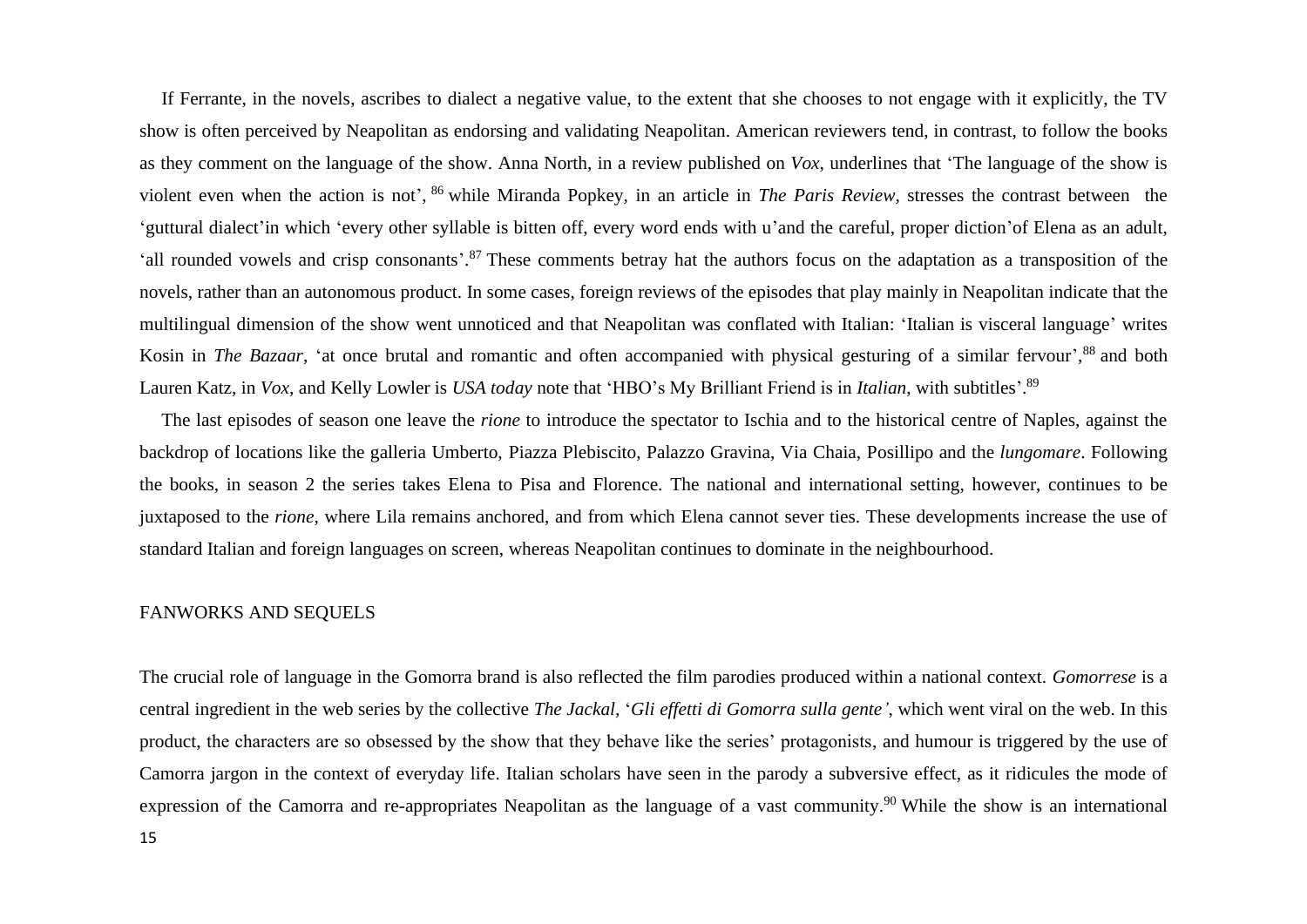phenomenon, the humour of *The Jackal* remains bound to national borders, unintelligible to foreign viewers. Like *Gomorra*, *L'amica geniale* also inspired parodies and fanfiction. The 'Archive of our own', an archive for fanworks that includes fanfiction, as of 2020 lists six works that build on the narrative universe of *L'amica geniale*. <sup>91</sup> Some of these can be considered subversive in their own terms; for example, 'L'Amica crudele' challenges the novels' gender politics by explaining Elena's fascination with Lila in terms of sexual attraction. All these pieces, however, are written in English, and none of them engages with language.

The success of the brand also influenced the authors' production. Saviano's *La Paranza dei bambini* (2016), which according to Benvenuti can be seen as a sequel to *Gomorra,<sup>92</sup>* is the first book by the author to feature substantial quotes in Neapolitan. In the note that conclude the narrative, Saviano describes the dialect of the book as a 'living oral language', transcribed with the help of renowned experts like Nicola de Blasi and Giovanni Turchetta. The brand's fame is such that the novel, despite the challenge of featuring nonstandard language, was translated internationally: it appeared in English in 2016, in Castillian Spanish and Catalan in 2017, in French and Polish in 2018, and in German in 2019. Breaking the established pattern according to which translations into English tend to privilege fluency at the expense of specificity, Antony Shugaar, who translated the novel for Farrar, Straus and Giroux (2016), made the most radical choice by keeping sentences in Neapolitan in the text, marked by italics and followed by a translation into English. Elena Ferrante's *L'invenzione occasionale* (2019) follows the opposite route, as the texts were first published in English as columns for *The Guardian* and only subsequently gathered in a collection published in Italian and English in 2019. In Ferrante's *La vita bugiarda degli adulti* (2019), which like *L'amica geniale* is based in Naples and features a similar fascination with margins, the emphasis on dialect is as strong as ever, but Neapolitan continues to be quoted implicitly, rather than directly cited.

#### MARKETING MARGINS

16 Both *Gomorra* and *L'amica geniale* involve the contradictions that characterize the paradigm of the 'the postcolonial exotic', as theorized by Graham Huggan. On the one hand, by presenting different aspects of Italy from the one known in the international imagery - marginal neighbourhoods and dialect - they unsettle expectations about life in Naples and 'effect a grounded critique of differential relations of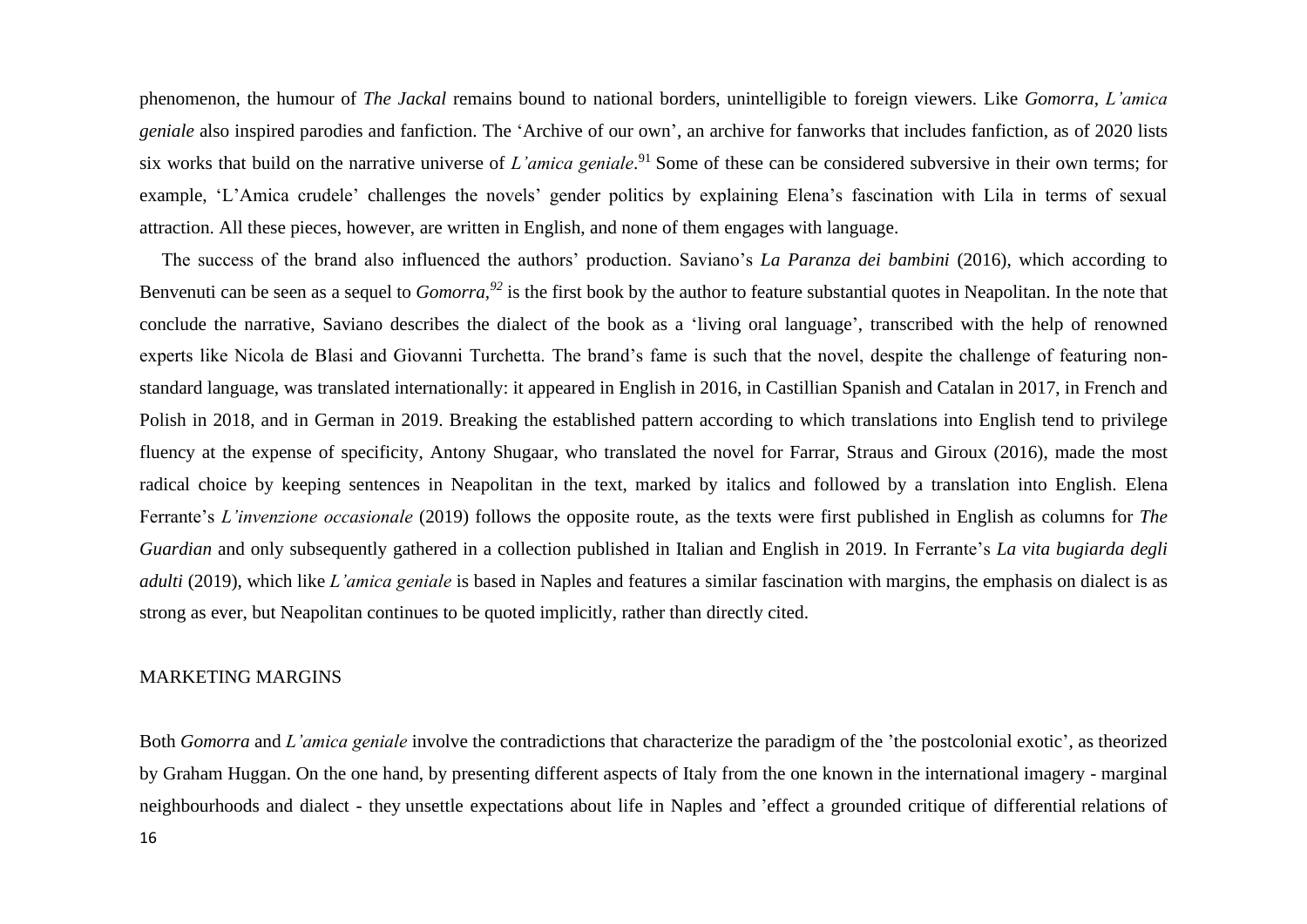power'. On the other hand, they turn marginality into a cultural commodity. <sup>93</sup> As *Gomorra* became a brand, it also encouraged the production of merchandise: clothes and accessories worn by Ciro started a fashion trend; Cards & Co produced the Cardgame 'Gomorraland', and Neapolitans, defying the so-called '*cattivo gusto',* went as far as shaping nativity set figurines after the series' characters <sup>94</sup>. In the case of *L'amica geniale*, numerous restaurants are producing pizzas dedicated to Elena and Lila. <sup>95</sup> Moreover, both brands have boosted the tourism industry, leading travellers into historical Naples, but also encouraging them to visit zones of the city that had been left off the tourism map. A quick search on *Tripadvisor* discloses numerous posts by fan of *Gomorra-la Serie* seeking advice about visiting Scampia. These travellers may be disappointed to find out that the sail-shaped towers are now empty, and that the housing projects are about to be demolished. However, the decision to preserve one of the building as a museum may have something to do with the visibility that the site achieved through the *Gomorra* brand. Similarly, 'Ferrante tours' now guide tourists to the 'authentic' Neapolitan experience, taking them around the city to discover the book's locations. Kathryn Bromwich, on *The Guardian,* discourages tourists from visiting the 'real' Rione Luzzatti, since 'It is too run-down, depressing, and there is also the issue of well-heeled literature enthusiasts gaping at what is still a very deprived area of the city<sup>-96</sup>. In contrast, the local community embraced the trend and had a mural featuring the profile of the actors starring in the TV series painted on the wall of the local library. According to Giampero Perrella, president of the Campania region, this is the first of a series of art works designed to guide tourists through the series' settings. As he notes, 'in questo quartiere, diventato 'famoso' per cose negative, grazie a questa serie adesso arrivano anche i turisti'(Thanks to the TV show, now tourists come to visit a neighbourhood so far 'famous' only for negative aspects) $97$ .

# **CONCLUSIONS**

*Gomorra* and *L'amica geniale* started off as very different products. However, as the books developed into a brand, inspiring plays, films, TV series, parodies and fan fiction, the two narrative universes became increasingly comparable. Both brands focused on marginality and embraced the contradictions that characterize the postcolonial exotic. In both cases, margins oscillated from a symbolic space to a concrete, measurable territory, and the overarching theme became the effect of a specific socio-economic environment on the actors born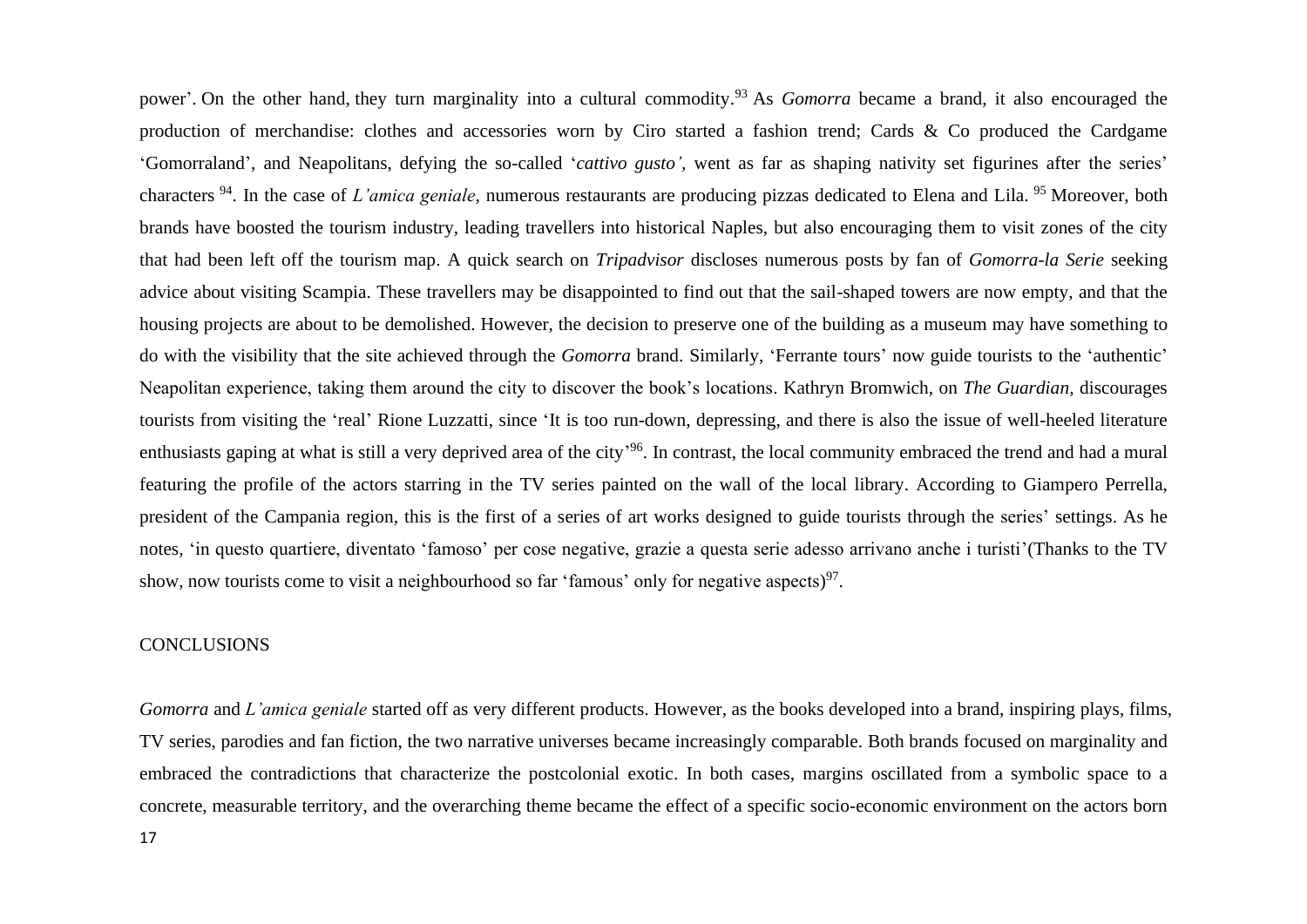and raised within it. The affinity between the two brands culminated in the TV series, in which each product gained features that brought it closer to the other: *Gomorra-La serie* developed fictional storylines; *L'amica geniale* was praised for historical accuracy. In *L'amica geniale,* violence took a visual dimension on screen; whereas *Gomorra-La serie* focused on characters' psychologies. Saviano and Ferrante's approval was essential for recognizing the narrative extensions as part of the brand, and both authors grounded the products in authenticity by linking fiction, personal experience and factual events. The focus remained on the regional, but the economic and symbolic capital of the companies involved in the productions was key for international distribution. It is not a coincidence that the series share producers (Fandango) and even actors (Alessio Gallo). Poniewozik's description of *L'amica geniale* as 'a drama punctuated by violence'that 'enfolds warring families and shifting alliances' <sup>98</sup> could very well apply to *Gomorra.* So can the idea of 'a kind of Italo-Neapolitan hybrid, colourful but comprehensible', <sup>99</sup> a strategy through which both series balanced regional authenticity and international appeal.

Translation, whether intersemiotic or interlinguistic, is an act of interpretation that involves a transformation of the original. In the narrative universes of *Gomorra* and *L'amica geniale,* transmedia transpositions can be seen as *containing* translingual translation: Italian into Neapolitan within the national context, and Italian into English and, in some cases, British dialects or accents in an Anglophone setting. Translation strategies have often diverged: the play *Gomorra* was staged in Italy with actors acting in Neapolitan; whereas the stage adaptation for *My Brilliant Friend* took place in the UK, with actors using British accents. The success of the products in dialect also had different repercussions on the books that followed the series. In Saviano's case, the success of *Gomorrese* eventually influenced the author' style, leading to substantial quotations in dialect, whereas Ferrante's adventure into dialect remained limited to the (alleged) translation of the screenplay. In both brands, however, the use of Neapolitan contributed to global appeal. According to Sarah Doole, director of global drama at Freemantle media – the international distributor for *L'amica geniale*— English speaking audiences are becoming increasingly responsive to programs with subtitles.<sup>100</sup> Ivar Kahn, head of drama at Nordisk Film & TV, stresses that 'the more a product is locally grounded and culturally specific, the more chances it has to sound original and new internationally'. <sup>101</sup> In both cases, the local community either welcomed the use of Neapolitan in the film/ stage/ TV adaptations as a validation of Neapolitan as a language, or re-appropriated it through parody; foreign critics instead mostly read non-standard language as an element of 'fidelity'to the novels'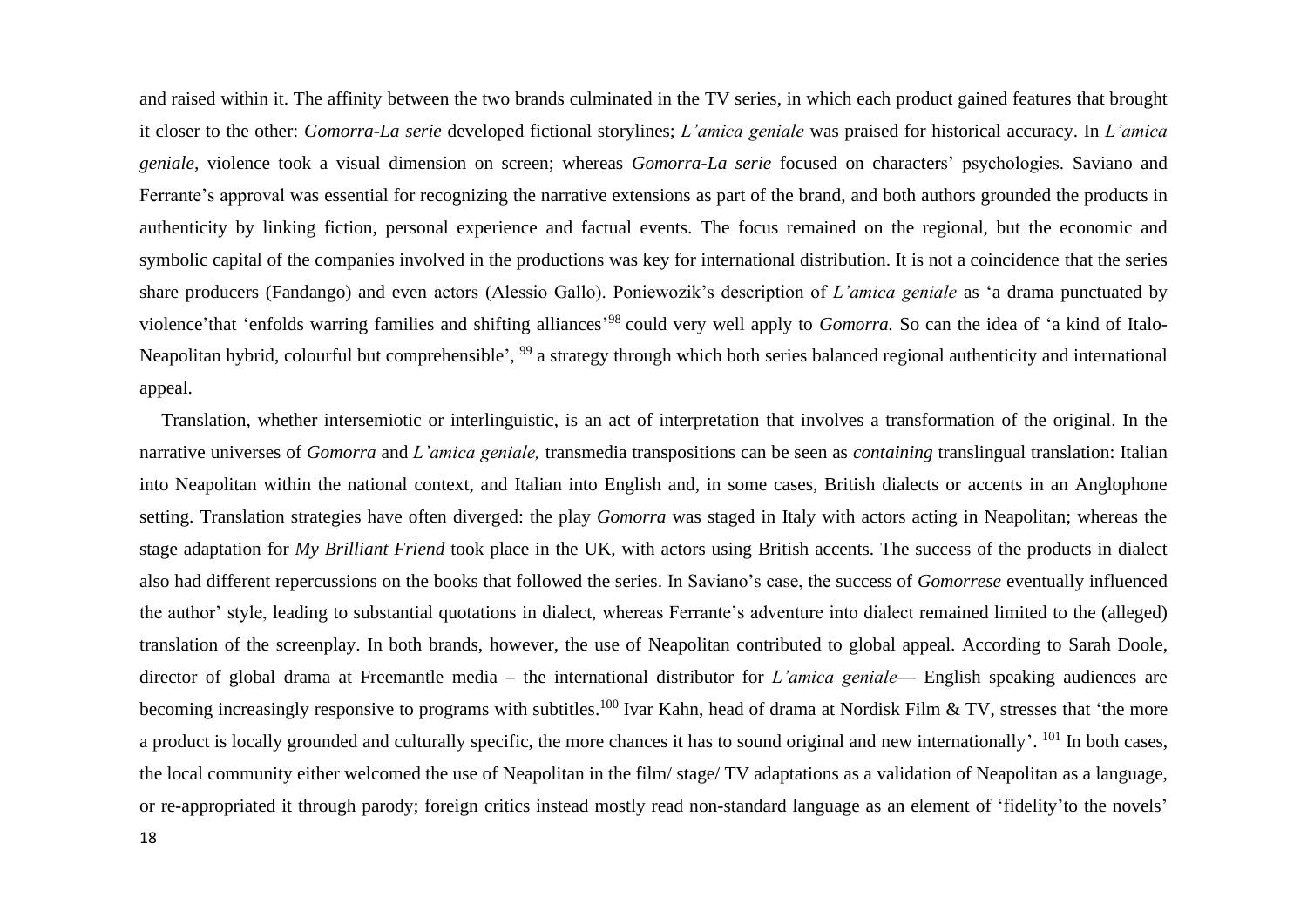narrative universes. Moreover, if for national audiences, the use of Neapolitan signals distance from the values and rules of the nation state, thereby marking difference and specificity; for the monolingual foreign viewer it often metonymically represents the national dimension that it resists. Finally, in both cases, the emphasis on regional languages and dialect has been interpreted as an instrument of naturalism. However, a closer look at the history of reception has underlined that dialect, in these products, is not the transposition a spoken language, but functions a deliberate poetic device. If the classification of an idiom as dialect is not fixed but depends upon sociopolitical criteria, the valence attributed to non-standard language is also not unchangeable, its connotation contingent on reception by different audiences. Reproducing 'authentic' Neapolitan has never been among the aims of *Gomorra*'s producers.<sup>102</sup> Neapolitan, as used in *L'Amica geniale,* has instead been marketed as extremely accurate, allegedly the fruit of Ferrante's translations. Paradoxically, it is in this fictional world that authenticity found its highest resonance.

Word literature scholars have stressed that the use of multilingualism in fiction is inversely proportional to international appeal: the more language varieties feature in a book, the less likely it is to become popular in translation.<sup>103</sup> This principle reflects the global success of bestsellers such as *Gomorra* and *L'amica geniale*, in which the use of Neapolitan is minimal, but is not applicable to the international co-productions they inspired, which increasingly use dialect and regional languages to convey authenticity and represent marginality. Moreover, scholars of multilingualism underline that translations of texts worded in more than one language tend to be homogenizing. <sup>104</sup> In the case of *Gomorra* and *L'amica geniale*, however, we have examples of linguistic diversity increasing in adaptations, with regional languages and dialect becoming more crucial to visual media adaptations than within the texts they are based on. If, rather that considering novels as isolated objects, we examine them as part of a narrative universe that includes both transmedia and transnational adaptations, the paradigm of multilingualism in translation needs to be rethought as more complex and multifaceted.

<sup>&</sup>lt;sup>1</sup> David Forgacs, *Italy's Margins: Social Exclusion and Nation Formation since 1861*. (Cambridge: Cambridge University Press, 2014), p. 6.

<sup>2</sup> Sherry Simon, *Cities in Translation*. (London and New York: Routledge, 2012), p. 5.

<sup>3</sup> Henry Jenkins. *Convergence cultures: Where Old and New Media Collide*. (New York, New York University Press, 2006).

<sup>&</sup>lt;sup>4</sup> See Rebecca Walkowitz, *Born Translated: The Contemporary Novel in an Age of World Literature.* (New York: Columbia University Press, 2015) and Gisèle Sapiro, 'Globalization and cultural diversity in the book market: The case of literary translations in the US and in France.'*Poetics* 38 (2010), 419-439.

<sup>5</sup> Sirkku Aaltonen, *Time-sharing on stage. Drama Translation in Theatre and Society*. (Clevedon/Buffalo/Toronto/Sydney, Multilingual Matters, 2000), p. 45.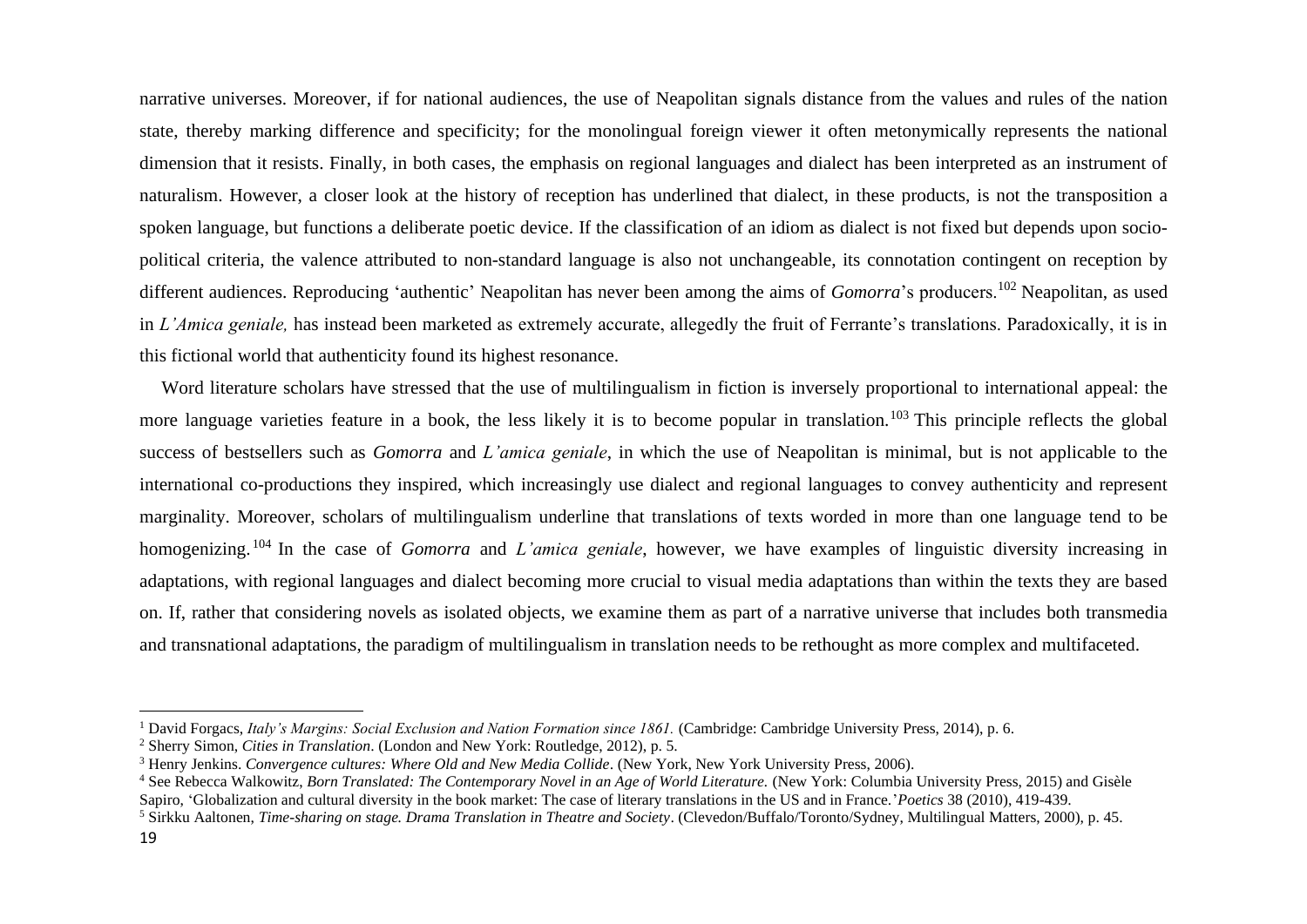<sup>6</sup> Much has been written about the complex relation between fiction and factual reality in Saviano's novel. Wu Ming 1, in a memorandum published in 2008, called *Gomorra* an 'unidentified narrative object'(Wu Ming 1, 7). The sociologist Alessandro Dal Lago, in 2010, described it as 'docu/fiction'(36). See also Alberto Casadei, ' 'Gomorra' e il naturalismo 2.0.'. *Memoria in noir: un'indagine pluridisciplinare*. Edited by Jansen M., Khamal Y. (Bruxelles, Peter Lang, 2010) pp. 107- 122; Raffaele Donnarumma, *Ipermodernità. Dove va la narrativa contemporanea.* (Bologna, Il Mulino, 2014); Christian Rivoletti, 'Forma ibrida e logic poetica: il

realismo in Gomorra di Roberto Saviano'. *Allegoria*, 71-72 (2015). 98-116.

<sup>7</sup> As Giuliana Benvenuti has noted in *Il Brand Gomorra: dal romanzo alla serie TV.* (Bologna: il Mulino, 2017) the Camorra, which plays a dominant role in both series, is itself a locally determined phenomenon that functions on a global scale (p. 38).

<sup>8</sup> See *Genesis* 19:24. The symbolic configuration of the camorra as 'Gomorra'originates in a sermon originally written for Don Peppino Diana, murdered by the Camorra. (Gomorra 264-265)

<sup>9</sup> See Samuel Ghelli, 'Da Scampia a 'Gomorra': Nell'archivio di Saviano'. *Lettere Italiane*, 3 (2012). 87-99, p. 97.

<sup>10</sup> Raffaele La Capria. 'Il labirinto nero di Elena Ferrante: A Napoli la vita è un rione infetto'. *Corriere della Sera,* December 30, 2014.

[https://www.corriere.it/cultura/16\\_marzo\\_12/elena-ferrante-napoli-rione-romanzo-o-4a76b44c-e855-11e5-9492-dcf601b6eea6.shtml](https://www.corriere.it/cultura/16_marzo_12/elena-ferrante-napoli-rione-romanzo-o-4a76b44c-e855-11e5-9492-dcf601b6eea6.shtml)

<sup>11</sup> See, among others, Andrea Esposito, ' 'L'amica geniale' di Elena Ferrante, viaggio nei luoghi del romanzo'*fanpage.it*, March 8th, 2016. <https://www.fanpage.it/l-amica-geniale-di-elena-ferrante-viaggio-nei-luoghi-del-romanzo-video/> ; Ann Mah, 'Elena Ferrante's Naples. Then and now.'*The New York Times*. January 14, 2016 http://www.nytimes.com/2016/01/17/travel/elena-ferrante-naples.html; Sophia Seymour, 'Elena Ferrante's Naples- a photo essay', *The* 

*Guardian,* November 7, 2019.

<https://www.theguardian.com/travel/2017/nov/07/elena-ferrante-naples-footsteps-my-brilliant-friend-photo-essay>

<sup>12</sup> In *Gomorra*, the narrator underlines that his upbringing in Casal di Principe has marked him, making him vulnerable to fall pay of the 'System'but also capable of understanding its working mechanisms: 'Non sono mai riuscito a sentirmi distante, abbastanza distante da dove sono nato [….] Nascere in certi luoghi significa essere come il cucciolo del cane da caccia che nasce già con l'odore di lepre nel naso'[I've never been able to take enough distance from the place I was born [….]. Being born in certain places means you're like a hunting dog, born with the smell of the hare already in your nose]. (Gomorra. Edizione Oscar Absolute, Milano, Mondadori, 2016,. p. 307. Translation by Virginia Jewiss, London, Pan Books, 2008).

Both Elena, as a narrator, and Ferrante as an author stress the poverty and violence they experienced during their childhood in the Neapolitan outskirts. Echoing Elena's experience, Ferrante notes: 'I legami con il rione limitano, fanno male, corrompono o dispongono alla corruzione. E il fatto che non si riesca a reciderli, che si propongano oltre ogni loro apparente dissolversi, non è un bene'[The links with the *rione* limit, hurt, corrupt or make one prone to corruption. And the fact that one cannot cut them off, that they resist beyond their apparent dissolution, is not a good thing'. (Elisa Ferrante, 'Malgrado tutto. Risposte alle domande di Nicola Lagioia.'*La Frantumaglia*. Elena Ferrante. (Rome: Edizioni e/o, 2016). pp. 354- 370.

<sup>13</sup> His knowledge of this jargon is so precise that *Gomorra* ended up among the corpus of literary texts used to develop a glossary of the language of the Camorra in the digital library developed by the University of Naples. See Bianchi, Patricia, 'Glossario di Gomorra'. Cultura della legalità e biblioteca digitale sulla camorra. Università degli studi di Napoli Federico II.

http://www.bibliocamorra.altervista.org/index.php?option=com\_content&view=article&id=272&Itemid=111

<sup>14</sup> Justin Davidson. 'The Hidden Meaning behind My Brilliant Friend's Neapolitan Dialect'Volture, December 3, 2018.

https://www.vulture.com/2018/12/my-brilliant-friend-hbo-neapolitan-dialect.html

<sup>15</sup> Jillian Cavanaugh, 'Indexicalities of Language in Ferrante's Neapolitan Novels: Dialect and Italian as Markers of Social Value and Difference'. In *The Works of Elena Ferrante*, edited by Grace Russo Bullaro and Stephanie Love. (New York: Palgrave Macmillan, 2016), 45-70; p. 49.

<sup>16</sup> Raffaele La Capria, Raffaele 'Il labirinto nero di Elena Ferrante: A Napoli la vita è un rione infetto'.

<sup>17</sup> Brian Lennon, *In Babel's Shadow: Multilingual Literatures, Monolingual States.* (Minneapolis: University of Minnesota Press, 2010), p.121.

<sup>18</sup> Alberto Casadei, ' 'Gomorra' e il naturalismo 2.0.'. *Memoria in noir: un'indagine pluridisciplinare*. Edited by Jansen M., Khamal Y. (Bruxelles: Peter Lang, 2010), 107-122; p. 233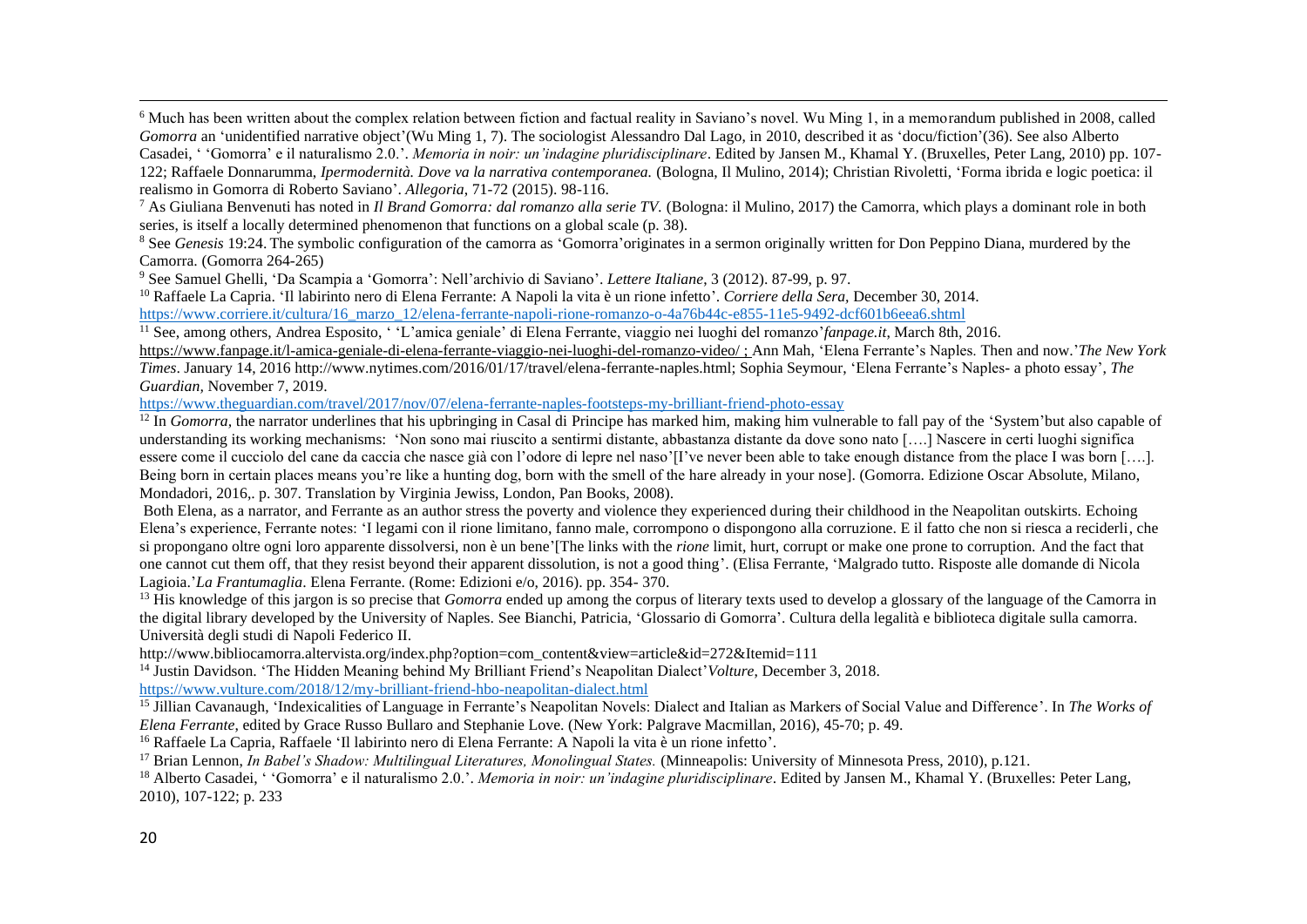<sup>19</sup> See Elisa Segnini,'Andrea Camilleri's Montalbano and Elena Ferrante's *L'amica geniale*: the Afterlife of two Glocal Series.'*The Translator* 24.3 (2018). Doi: 10.1080/13556509.2018.1502607

<sup>20</sup> Rebecca Walkowitz, *Born Translated: The Contemporary Novel in an Age of World Literature.* (New York: Columbia University Press, 2015), p.15. <sup>21</sup> Justin Davidson. 'The Hidden Meaning behind My Brilliant Friend's Neapolitan Dialect'*Volture*, December 3, 2018.

https://www.vulture.com/2018/12/my-brilliant-friend-hbo-neapolitan-dialect.html

<sup>22</sup> See Ariston Anderson, 'Reclusive author Elena Ferrante talks 'My brilliant friend' HBO adaptation'. *The Hollywood reporter, October* 16, 2018.

<sup>23</sup> Giulio Lepschy, *Mother Tongues and Other Reflections on the Italian Language.* (Toronto: University of Toronto Press, 2002), p.36.

 $24$  Neapolitan was the official administrative language during the Spanish domination

<sup>25</sup> UNESCO includes 'South Italian', also mentioned as 'Neapolitan', in the UNESCO Atlas of the World's Languages in Danger. http://www.unesco.org/languages-atlas/index.php?hl=en&page=atlasmap

<sup>26</sup> The book launch in Casal di Principe took place on September 23, 2006. As it is well known, Saviano has since then been obliged to live in hiding and travel under the police escort. This lifestyle has not in the least hindered, but rather increased his presence in the media: since the publication of Gomorra, he has frequently appeared on television, written for newspapers, and made an active use of media platforms. The massive attention of the media had the effect of 'freezing'the development of Saviano as an authorial figure, transforming him into an icon of the fight against organized crime, committed to the values and mandate of his first book (See Benvenuti p.170, Ghelli p.96).

<sup>27</sup> Masolino D'Amico, Masolino. ' Gomorra' tra simbolo e bozzetto'. *La stampa,* October 31, 2007.

<http://www.sipario.it/recensioniprosag/item/2210-sipario-recensioni-gomorra.html>

<sup>28</sup> Benvenuti, *Il Brand Gomorra,* 108-109.

<sup>29</sup> See Domenico Procacci's comment a[t https://www.fandango.it/film/gomorra/](https://www.fandango.it/film/gomorra/)

<sup>30</sup> See Pierpaolo De Sanctis, Pierpaolo. 'Da Saviano a Garrone. Oltre lo Specchio: *Gomorra* visionaria.'*Non solo Gomorra: Tutto il cinema di Matteo Garrone*, edited by Pierpaolo De Sanctis, Domenico Monetti, Luca Pallanch. (Cantalupo in Sabinae: Edizioni Sabinae, 2008), 35-44, p. 37.

<sup>31</sup> Roberto Saviano, *Gomorra*, 72.

<sup>32</sup> Millicent Marcus, 'Gomorra by Matteo Garrone'*. Italian Political Cinema: Public Life, Imaginary, and Identity in Contemporary Italian Film*, Edited by Giancarlo Lombardi and Christian Uva. (Oxford-Bern-Berlin, Peter Lang, 2016), 307-318, p.31.

<sup>33</sup> Braucci, Maurizio, 'Gomorra, il film. Conversazione con Matteo Garrone a cura di Maurizio Braucci'. *Non solo Gomorra: tutto il cinema di Matteo Garrone*. Edited by Pierpaolo de Sanctis, Domenico Monetti, Luca Pallanch. (Rome: Edizioni Sabinae, 2008), 65- 76, p.71.

<sup>34</sup> See Pierpaolo Antonello, 'Dispatches from Hell: Matteo Garrone's Gomorrah'. *Mafia Movies: a Reader*, edited by Dana Renga. (Toronto, University of Toronto Press, 2011). pp.381-2.

<sup>35</sup> Pierpaolo Antonello, 'Dispatches from Hell: Matteo Garrone's Gomorrah', p.72.

<sup>36</sup> Pierpaolo Antonello, 'Dispatches from Hell: Matteo Garrone's Gomorrah', p. 73.

<sup>37</sup> See Pierpaolo Antonello, 'Dispatches from Hell: Matteo Garrone's Gomorrah', p. 378, and Millicent Marcus, 'Gomorra by Matteo Garrone', p. 308.

<sup>38</sup> Roberto Saviano, 'L'impero criminale'. *Gomorra*, Pressbook, cineteca di Bologna, p.5.

[http://www.cinetecadibologna.it/website/files/lumiere/ottobre2008/pdf/pressbookgomorra.pdf.](http://www.cinetecadibologna.it/website/files/lumiere/ottobre2008/pdf/pressbookgomorra.pdf) See also Dom Holdaway, Dom. 'Osservazioni sulla retorica di *Gomorra.'*(*Un nuovo cinema politico italiano*, vol II, ed. by Luciana Arcangeli, William Hope & Silvana Serra, Troubador, 2014), 198-210.

<sup>39</sup> Francesco Crispino, in 'Gomorra', *Non solo Gomorra: Tutto il cinema di Matteo Garrone*, has argued that the witness's gaze is rendered through cinematic means, such as Garrone's use of hand-held camera (p. 49). Moreover, As Millicent Marcus notes in 'Gomorra by Matteo Garrone', the spectator is encouraged to empathize with Roberto, the assistant of the stakeholder, the only character who dares to rebel to the System and who, not incidentally, carries the same name of the author (p.

313). Nevertheless, these devices do not compare to the strong presence of the narrator/witness in both the novel and the film.

<sup>40</sup> Raffaele La Capria. 'Gomorra, il Divo e il contesto', *Il Mattino*, 16 giugno (2008), 11-12, p.11.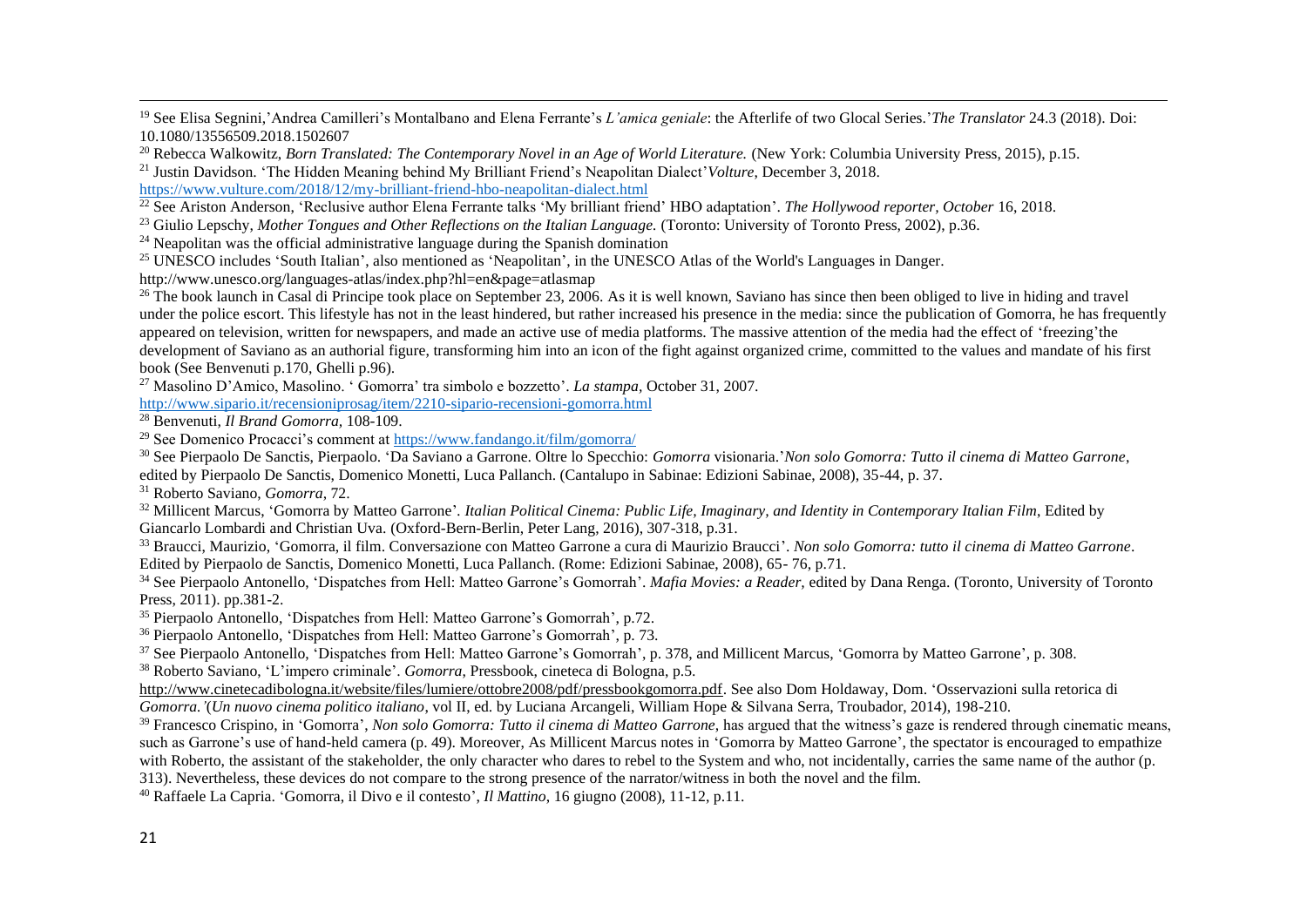<sup>41</sup> The conflation is partly compensated by the visual elements; the shots of *Le vele*, for example, contrast sharply with popular tourist imagery from Italy - an analysis of the role of the visual in conjuring marginality is, however, outside the scope of the article.

<sup>42</sup> See Alex O'Connell, 'Elena Ferrante was more challenging than Tolstoy'*The Times*, January 12 2017[. https://www.thetimes.co.uk/edition/times2/elena-ferrante](https://www.thetimes.co.uk/edition/times2/elena-ferrante-was-more-challenging-than-tolstoy-6c7zbq6tf)[was-more-challenging-than-tolstoy-6c7zbq6tf\)](https://www.thetimes.co.uk/edition/times2/elena-ferrante-was-more-challenging-than-tolstoy-6c7zbq6tf).

<sup>43</sup> Lawrence Venuti, *The Translator's Invisibility. A History of Translation*. (London and New York: Routledge, 1995). p. 5.

<sup>44</sup> In collaboration with director Melly Still, De Angelis reduced the four books to a two-part, five and half hour play.

<sup>45</sup> Kate Maltby, 'My Brilliant Friend is one brilliant failure'*New Statesman*, March 12, 2017.

<https://www.newstatesman.com/culture/music-theatre/2017/03/my-brilliant-friend-one-brilliant-failure>

<sup>46</sup> Michael Billington, 'My Brilliant Friend review- triumphant staging of Elena Ferrante's quartet'*The Guardian,* March 14, 2017.

<https://www.theguardian.com/stage/2017/mar/14/my-brilliant-friend-review-elena-ferrante-quartet-rose-theatre>

 $\frac{47}{12}$  Laura Freeman, 'How do you distil Elena Ferrante's monumental Neapolitan quartet into four acts over two evenings? Laura Freeman finds out', p.57. <https://www.spectator.co.uk/2017/03/how-on-earth-do-you-put-1600-pages-of-elena-ferrante-on-stage/>

<sup>48</sup> Laura Freeman, 'How do you distil Elena Ferrante's monumental Neapolitan quartet into four acts over two evenings? Laura Freeman finds out', p. 57. <sup>49</sup> Karen Bojar, 'HBO's 'My Brilliant Friend' adds to Ferrante original', Dec 28, 2018

<http://elenaferrante.com/tv-series/chestnut-hill-local-hbos-my-brilliant-friend-adds-to-ferrante-original/>

<sup>50</sup> Massimo Scaglioni, '(Not So) Complex TV. Framing Seriality as a Practice via Contemporary Models of Italian Television Fiction'*Mediascapes journal* no. 6, 2016, 8-20, p. 15.

<sup>51</sup> *Gomorra* show rights have been sold to over 190 territories; *L'amica geniale*, which debuted in 2018, by 2019 sold to over 50 countries.

<sup>52</sup> 'Sognavano di far derivare da Scampia una puntata di un reality dove poter riprendere un omicidio e lo spaccio di droga. Uno sceneggiatore mi diede un dattoloscritto che raccontava una storia di sangue e morte, dove il diavolo del Secolo Nuovo veniva concepito nel rione Terzo Mondo'[They dreamed of making Scampia into a reality show, with footage of a homicide or drug deal. One scriptwriter told me a story of blood and death, where the devil of the new century is conceived in Terzo Mondo] (Roberto Saviano, *Gomorra, p.* 136).

<sup>53</sup> German Beta film and other international TV networks also participated in the project, thereby facilitating access to an international market. On the distribution of the product, see Ilaria De Pascalis, 'An Italian Ecosystem: Gomorra'. *Reading contemporary serial television Universes: a narrative ecosystem framework,* edited by Paola Brembilla and Ilaria A. De Pascalis (London and New York, Routledge 2018), 113- 127, p. 120.

<sup>54</sup> See Dana Renga, *Watching Sympathetic Perpetrators on Italian Television: Gomorrah and beyond.* (London and New York, Palgrave Macmillan, 2009), pp. 257- 266, and Luca Barra and Massimo Scaglioni. 'Saints, Cops and Camorristi. Editorial Policies and Production Models of Italian TV Fiction.'*International Journal of TV Serial Narratives*, 1, 2015, 65-76, p.72.

<sup>55</sup> On the role of Saviano in mediating between fiction and factual events, see Pierluigi Erbaggio, '#GomorraLaSerie: Converging audience and enhanced authorship on twenty-first-century Italian screens.'*Modern Italy,* 20. 4 (2015), 335-349, p.346. DOI: 10.1080/13532944.2015.1096241

<sup>56</sup> See the articles by Stefano Lo Verme, 'Gomorra, intervista a Marco D'Amore: 'Ciro, antieroe tragico come Iago'*Movieplayer* June 10, 2014.

[https://movieplayer.it/articoli/gomorra-intervista-a-marco-damore-ciro-antieroe-tragico-come-iago\\_12777/](https://movieplayer.it/articoli/gomorra-intervista-a-marco-damore-ciro-antieroe-tragico-come-iago_12777/) and Alessandro Buttitta, Salvatore Esposito, Genny di Gomorra: 'Seconda stagione? Forse. A Napoli certe critiche sono strumentali.' *Huffington Post*, June 2, 2014.. [https://www.huffingtonpost.it/2014/06/20/salvatore](https://www.huffingtonpost.it/2014/06/20/salvatore-esposito-genny-gomorra-intervista-_n_5515299.html)[esposito-genny-gomorra-intervista-\\_n\\_5515299.html.](https://www.huffingtonpost.it/2014/06/20/salvatore-esposito-genny-gomorra-intervista-_n_5515299.html) Both articles are mentioned by Dana Renga in *Watching Sympathetic Perpetrators on Italian Television.*

<sup>57</sup> See Anna D'Ascenzio. 'Un'epica Scampia'. *Discorsi su Napoli: rappresentazioni della città tra eccessi e difetti*, edited by Stefania Ferraro. Ariccia, Aracne, 2015, pp. 143-172, p.160.

<sup>58</sup> Luca Barra, 'Gomorra – la serie. Il 'senso del luogo' e le frizioni tra produzione e territorio'. *Arabeschi* no. 13, 2016

<http://www.arabeschi.it/31-gomorra---la-serie-vs-scampia-il-senso-del-luogo-e-le-frizioni-tra-produzione-territorio-/>

<sup>59</sup> See, for example, the interview with Stefano Lo Verme, 'Gomorra, intervista a Marco D'Amore: 'Ciro, antieroe tragico come Iago' '.

 $60$  See, for example, the exchanges between Donna Imma and her financial adviser.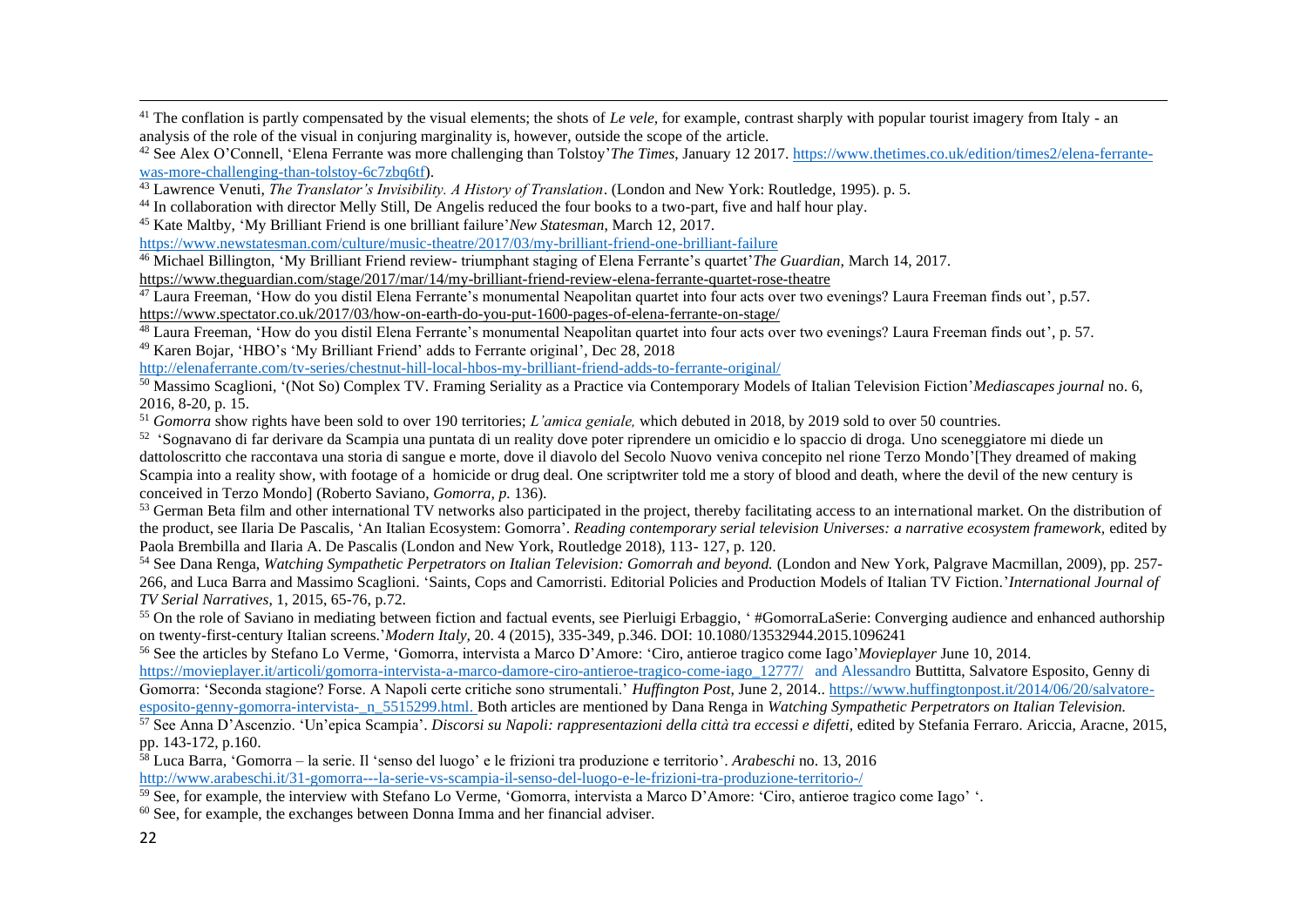<sup>61</sup> Roberto Saviano, *Gomorra,* p. 168.

 $62$  The anxiety is summarized in Ciro's last speech at the end of season three.

<sup>63</sup> See the interview with Davide Piacenza, 'Scrivere Gomorra-La Serie'*Rivista Studio*. (May 9 2016).

<https://www.rivistastudio.com/scrivere-gomorra-la-serie/>

<sup>64</sup> Fabio Fusco, 'Gomorra: frasi, parole (e maleparole) dagli Stati Uniti di Scampia e Secondigliano'*Movieplayer,* (June 6 2016).

[https://movieplayer.it/articoli/gomorra-le-migliori-frasi-della-serie\\_16015/](https://movieplayer.it/articoli/gomorra-le-migliori-frasi-della-serie_16015/)

 $\overline{65}$  See Fabio Fusco, 'Gomorra: frasi, parole (e maleparole) dagli Stati Uniti di Scampia e Secondigliano'and Virginia Dara, 'Tra influencer and virilità: le strategie di produzione di Gomorra.'*Inside Marketing,* November 30, 2017.

[https://www.insidemarketing.it/strategie-di-promozione-di-gomorra](https://www.insidemarketing.it/strategie-di-promozione-di-gomorr)

<sup>66</sup> See Giammario Di Risio, 'Saviano, il sacro e il dialetto nel 'non luogo' di Gomorra'. *Close-up.it*, June 3, 2016.

<sup>67</sup> Virginia Dara, 'Tra influencer and virilità: le strategie di produzione di Gomorra.'*Inside Marketing,* November 30, 2017.

https://www.insidemarketing.it/strategie-di-promozione-di-gomorra/

<sup>68</sup> See Elizabeth Day, 'From page to stage: meet the woman bringing the mysterious Elena Ferrante to life'. *The Telegraph*, March 1, 2017;

https://www.telegraph.co.uk/women/life/page-stage-meet-woman-bringing-mysterious-elena-ferrante-life/; Lisa Allardice, 'Elena Ferrante My Brilliant Friend: how does the show compare to the books?'*The Guardian*, Nov. 17, 2018. https://www.theguardian.com/books/2018/nov/17/can-elena-ferrantes-my-brilliant-friend-be-asbrilliant-on-television-; and Raffaele Donnarumma, 'Il Melodramma, l'anti-melodramma, la Storia: sull'amica geniale di Elena Ferrante.'Allegoria XVIII, 73 (2018): 138-147, p.138.

<sup>69</sup> See Domenico Procacci's note on Fandango's website, 'L'amica geniale diventa serie TV HBO-RAI'.

https://www.fandango.it/lamica-geniale-diventa-serie-tv-hbo-rai/

<sup>70</sup> See Eleanor Stanford, Valeriya Safranova and Joshua Barone 'Does HBO's My Brilliant Friend' Capture The Elena Ferrante Feeling?'*The New York Times*,

November 19, 2018. https://www.nytimes.com/2018/11/19/arts/television/my-brilliant-friend-elena-ferrante-hbo-episodes-1-and-2.html and Julie Kosin 'Why Isn't a Woman Directing My Brilliant Friend?'*The Harper's Bazaar,* April 5, 2017. In response to this, and in line with the strategies used by Gomorra's producers, Alice Rohwacher directs several episodes in season 2.

<https://www.harpersbazaar.com/culture/art-books-music/a21803/my-brilliant-friend-tv-show-male-director/>

<sup>71</sup> See Emre Merve, 'Elena Ferrante Stays out of the picture'*The New York Times Magazine.* November, issue 4, 2018.

[https://www.nytimes.com/2018/10/31/magazine/elena-ferrante-hbo-my-brilliant-friend.html?module=inline;](https://www.nytimes.com/2018/10/31/magazine/elena-ferrante-hbo-my-brilliant-friend.html?module=inline) and Angelo Carotenuto, 'Vi mostro il volto della mia amica geniale.'*La Repubblica* (October 12, 2018).

https://rep.repubblica.it/pwa/venerdi/2018/10/10/news/elena\_ferrante\_intervista\_l\_amica\_geniale\_serie\_tv\_saverio\_costanzo-208634469/

<sup>72</sup> See Costanzo's statement in HBO's video 'My Brilliant Friend: behind the Scenes',<https://www.youtube.com/watch?v=p9bjxvtbV8g>

<sup>73</sup> Kathryn Bromwich, 'I fell in love with Lila: on the set of Elena Ferrante's my Brilliant Friend'*The Guardian* (November 11, 2018).

<https://www.theguardian.com/books/2018/nov/11/on-the-set-of-elena-ferrante-my-brilliant-friend-tv-adaptation>

 $\frac{74}{10}$  The use of faded colour is in line with this strategy. Viewers, in fact, watch the neighbourhood as through a glass panel. The role of visual elements in conjuring marginality lies, however, outside the scope of this article, as it deserves to be explored independently.

<sup>75</sup> See Domenico Procacci's note on Fandango's website, 'L'amica geniale diventa serie TV HBO-RAI'.

<sup>76</sup> Urbain, Thomas and Severine Rouby. 'HBO goes the foreign language route with 'My Brilliant Friend'*The Jakarta Post*, November 19, 2018. https://www.thejakartapost.com/life/2018/11/19/hbo-goes-the-foreign-language-route-with-my-brilliant-friend.html

<sup>77</sup> See Costanzo's statement in Stephanie Bunbury's article, 'My Brilliant Friend: 'Why me? Asks man ordained to direct Elena Ferrante's novels'*Stuff.com*  (November 15, 2018).

<https://www.stuff.co.nz/entertainment/tv-radio/108609875/my-brilliant-friend-why-me-asks-man-ordained-to-direct-elena-ferrantes-novels>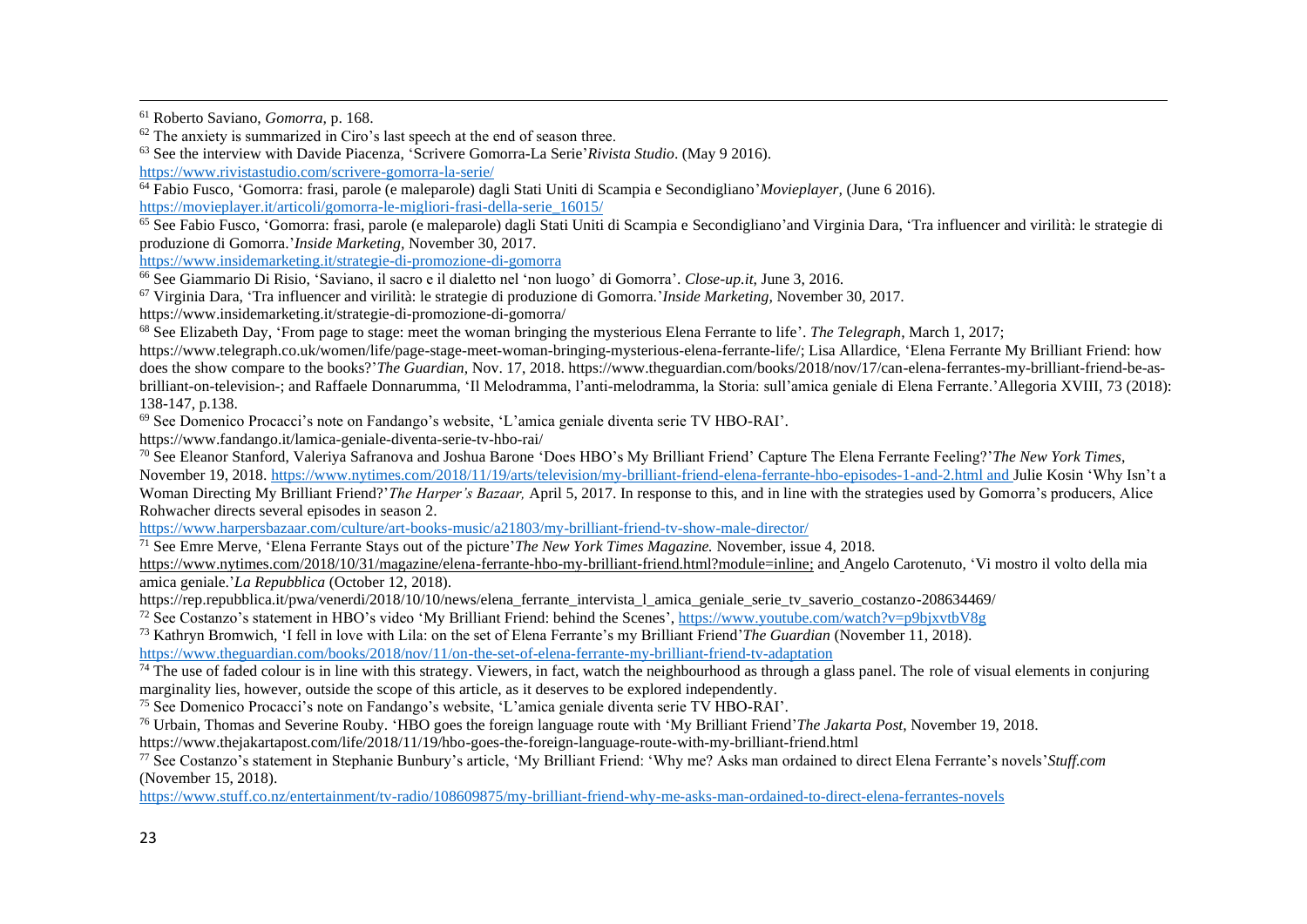<sup>78</sup> At the end of the first season, Lila and her husband must, for example, ask for help to the Solara brothers, the local *camorristi*, to sell their shoes in the centre of Naples.

<sup>79</sup> Julie Kosin, 'Why Isn't a Woman Directing My Brilliant Friend?'

<https://www.harpersbazaar.com/culture/art-books-music/a21803/my-brilliant-friend-tv-show-male-director/>

<sup>80</sup> Didier Jacob, 'In a rare interview, Elena Ferrante describes the writing process behind the Neapolitan novels'*Los Angeles Times (*May 17,2018) https://www.latimes.com/books/la-ca-jc-elena-ferrante-interview-20180517-htmlstory.htm

<sup>81</sup> See Davide Turrini, 'L'amica geniale questa sera su Rai1: 10 cose da sapere sull aserie TV tratta dal romanzo di Elena Ferrante'*Il fatto quotidiano,* November 27, 2018.

https://www.ilfattoquotidiano.it/2018/11/27/lamica-geniale-questa-sera-su-rai1-10-cose-da-sapere-sulla-serie-tv-tratta-dal-romanzo-best-seller-della-misteriosaelena-ferrante/4737570/

<sup>82</sup> See Ariston Anderson. 'Reclusive author Elena Ferrante talks 'My brilliant friend' HBO adaptation'.

<sup>83</sup> Bromwich, Kathryn. 'I fell in love with Lila: on the set of Elena Ferrante's my Brilliant Friend'*The Guardian,* November 11, 2018. <https://www.theguardian.com/books/2018/nov/11/on-the-set-of-elena-ferrante-my-brilliant-friend-tv-adaptation>

<sup>84</sup> Ciro Pellegrini, 'Diciamo grazie a L'Amica Geniale che ci ha fatto riscoprire la lingua napoletana'*Napoli. Fanpage.it* (December 19, 2018). <https://napoli.fanpage.it/amica-geniale-dialetto-napoletano/>

<sup>85</sup> Teresa Apicella, 'Il napoletano crudo dell'Amica Geniale ci ha convinti…'*Identità Insorgenti* (November 27, 2018)

https://www.identitainsorgenti.com/lingua-geniale-il-napoletano-crudo-de-lamica-geniale-ci-ha-convinti-ma-la-voce-narrante-no/

<sup>86</sup> Anna North, 'My Brilliant Friend pulls back the curtain on women's lives. What it reveals is dark and violent'*Vox,* November 20, 2018.

<https://www.vox.com/2018/11/20/18102975/hbo-my-brilliant-friend-elena-ferrante-violence>

<sup>87</sup> Miranda Popkey, 'The Faces of Ferrante'*The Paris Review* (December 10, 2018).

<https://www.theparisreview.org/blog/2018/12/10/the-faces-of-ferrante/>

<sup>88</sup> Julie Kosin, 'Why Isn't a Woman Directing My Brilliant Friend?'

https://www.harpersbazaar.com/culture/art-books-music/a21803/my-brilliant-friend-tv-show-male-director/

<sup>89</sup> See Lauren Katz, 'HBO's My Brilliant Friend Adaptation: Reviews and Recaps'*Vox* (November 18, 2018).

<https://www.vox.com/culture/2018/11/20/18104905/my-brilliant-friend-tv-show-hbo-news-review-episode-recaps> and Kelly Lowler, 'Why HBO's beautiful 'My

brilliant Friend' is in Italian, with subtitles.'*USA today* (November 16, 2018).

<https://eu.usatoday.com/story/life/tv/2018/11/16/my-brilliant-friend-review-hbos-ferrante-adaptation-soars-italian/1988122002/>

<sup>90</sup> See Angela Maiello, *Gomorra - la serie: la famiglia, il potere, lo sguardo del male* (Roma: Edizioni Estemporanee, 2016). p. 69 and Antonella Napoli and Mario Tirino, 'Senza pensieri: Gomorra—La serie: dal contesto produttivo alle audience della rete, fenomenologia di un processo culturale transmedaile. *Mediascape journal* 7 (2016):102-114, p. 109.

<sup>91</sup> [https://archiveofourown.org/works/search?utf8=%E2%9C%93&work\\_search%5Bquery%5D=L%27Amica+geniale](https://archiveofourown.org/works/search?utf8=%E2%9C%93&work_search%5Bquery%5D=L%27Amica+geniale)

<sup>92</sup> Giuliana Benvenuti, *Il Brand Gomorra: dal romanzo alla serie TV, p. 143.*

<sup>93</sup> Graham Huggan. *The postcolonial Exotic: Marketing the Margins.* London and New York, Routledge, 2001, p. 10.

<sup>94</sup> See Giuliana Benvenuti, *Il Brand Gomorra: dal romanzo alla serie TV, p. 184*, and Ilaria De Pascalis, 'An Italian Ecosystem: Gomorra', p. 122.

<sup>95</sup> Sophia Seymour, 'Elena Ferrante's Naples- a photo essay', *The Guardian,* November 7, 2019.

<https://www.theguardian.com/travel/2017/nov/07/elena-ferrante-naples-footsteps-my-brilliant-friend-photo-essay>

<sup>96</sup> Kathryn Bromwich, 'I fell in love with Lila: on the set of Elena Ferrante's my Brilliant Friend'

<sup>97</sup> Giuseppe Cozzolino, 'Napoli, un murales dedicato a 'L'Amica Geniale' nel Rione Luzzatti.'*Napoli.fanpage.it,* January 28th, 2019. <https://napoli.fanpage.it/napoli-un-murales-dedicato-a-lamica-geniale-nel-rione-luzzatti/>

<sup>98</sup> James Poniewozik, 'Review: 'My Brilliant Friend' Is an Intimate Epic', *The New York Times* (Nov. 14, 2018)